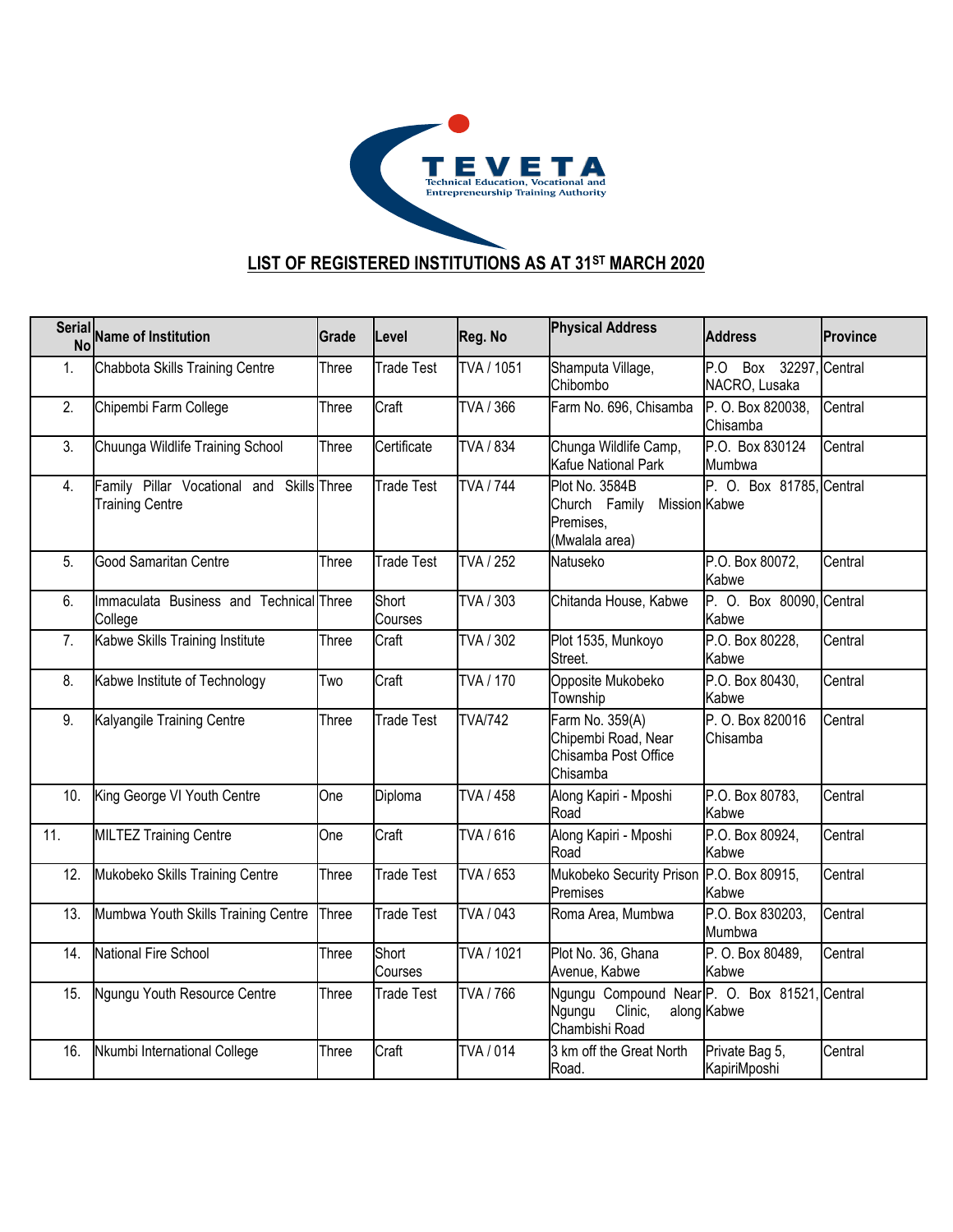|     | Serial Name of Institution                                                               | Grade        | Level                   | Reg. No          | <b>Physical Address</b>                                                                                 | <b>Address</b>                        | <b>Province</b>      |
|-----|------------------------------------------------------------------------------------------|--------------|-------------------------|------------------|---------------------------------------------------------------------------------------------------------|---------------------------------------|----------------------|
| 17. | Prisoners Future Foundation (PFF)                                                        | Two          | <b>Short Course</b>     | TVA / 1048       | Plot<br>7027<br>Hospital<br>Road,<br>Market Area                                                        | Off-Mine P.O. Box 80945<br>New Kabwe  | Central              |
| 18. | Zambia Air Force Technical Training<br>School                                            | Two          | Diploma                 | TVA / 850        | Mumbwa Air Base                                                                                         | P.O. Box 830113.<br>Mumbwa            | Central              |
| 19. | <b>Bell Equipment</b>                                                                    | Two          | <b>Trade Test</b>       | TVA / 835        | Plot 4095, Chingola Road, P.<br>Kitwe                                                                   | 0.<br>24095, Kitwe                    | Box Copperbelt       |
| 20. | Bestmark School of Excellence and Three<br><b>Entrepreneurship Training</b>              |              | Short<br>Courses        | TVA / 1068       | NAPSA Building, Room NAPSA<br>No. 101, Suite 3, Kitwe                                                   | No.<br>Room<br>101.<br>Suite 3, Kitwe | Building, Copperbelt |
| 21. | <b>Boogart Technical</b>                                                                 | Two          | Short courses TVA / 846 |                  | Lot 163, Kitwe South,<br>off Ndola-Kitwe Dual<br>Carriage Way, Kamfinsa                                 | P.O. Box 28148,<br>Kitwe              | Copperbelt           |
| 22. | <b>Buchi Vocational Training Centre</b>                                                  | Three        | Craft                   | TVA / 088        | <b>Buchi Township</b>                                                                                   | P O Box 20070,<br>Kitwe               | Copperbelt           |
| 23. | Chingola Skills Training Centre                                                          | Three        | <b>Trade Test</b>       | TVA / 617        | Town Centre,<br>Chililabombwe                                                                           | P.O. Box 10524,<br>Chingola           | Copperbelt           |
| 24. | Copperbelt Technical Skills Training<br>Institute                                        | Three        | <b>Trade Test</b>       | TVA / 853        | 1263 Peter Mulenga<br>Road, Mufulira                                                                    | P.O. Box 40239,<br>Mufulira           | Copperbelt           |
| 25. | <b>Community Development Staff</b><br><b>Training College</b>                            | Two          | Diploma                 | TVA / 685        | along the Ndola-Kitwe<br>Dual Carriage Way near<br>Kafue Bridge                                         | P O Box 21992,<br>Kitwe               | Copperbelt           |
| 26. | Copperbelt Health Education Project                                                      | Three        | Short<br>Courses        | TVA / 612        | 8 Diamond Drive,<br>Martindale, Kitwe                                                                   | P.O. Box 23567,<br>Kitwe              | Copperbelt           |
| 27. | Copperbelt Institute of Health and<br>Social Sciences                                    | Three        | Certificate             | TVA/1038         | 4 <sup>th</sup><br>Floor<br>House, Kitwe                                                                | Bowmaker PO Box 280116,<br>Kitwe      | Copperbelt           |
| 28. | <b>Copperstone University College</b>                                                    | Two          | Diploma                 | TVA / 565        | Plot No. 8122, Central<br>Street, Kitwe                                                                 | P.O.Box 22041,<br>Kitwe               | Copperbelt           |
| 29. | <b>Craw Hammer Trades Institute</b>                                                      | One          | Craft                   | TVA / 259        | Buyantanshi, Nchanga<br>North, Chingola                                                                 | P.O. Box 10194,<br>Chingola           | Copperbelt           |
| 30. | Don Bosco Youth Centre                                                                   | Two          | Craft                   | TVA / 073        | <b>Kitwe Road</b>                                                                                       | P.O. Box 11069,<br>Chingola           | Copperbelt           |
| 31. | Dynamic Dimensions Training<br>Academy                                                   | Three        | Short<br>Courses        | TVA / 057        | Along Minsundu Road                                                                                     | P O Box 240530, Copperbelt<br>Ndola   |                      |
| 32. | <b>ENAC Driver Training and Transport</b><br>Consultancy Ltd.                            | <b>Three</b> | Short<br>Courses        | TVA / 702        | formerHygrotech Building P. O. Box 73341,<br>Ndola-Lusaka Ndola<br>the<br>on<br>Road, Ndola.            |                                       | Copperbelt           |
| 33. | <b>EPIROC Zambia Limited</b>                                                             | Two          | Short<br>Courses        | TVA /1031        | Plot 210 Kabundi Road, P.O. Box 11291<br>Chingola                                                       | Chingola                              | Copperbelt           |
| 34. | Hernandez Vera Training Centre<br>former Secular Institute Evangelical<br><b>Crusade</b> | Three        | Trade Test              | TVA / 686        | No. 3 Choma Avenue, P O Box 28092, Copperbelt<br>Parklands, Kitwe                                       | Kitwe                                 |                      |
| 35. | Gateway Accountancy College                                                              | Three        | Diploma                 | TVA / 824        | Investment Building 2 <sup>nd</sup> P. O. Box 21168, Copperbelt<br>Floor, Rooms 10 - 14, Kitwe<br>Kitwe |                                       |                      |
| 36. | Gemstone Processing and Lapidary<br><b>Training Centre</b>                               | Two          | <b>Trade Test</b>       | TVA / 532        | Lapidary Centre Along<br>Kabwe Road                                                                     | P.O. Box 250002,<br>Ndola             | Copperbelt           |
| 37. | George Korsten Vocational Training<br>College                                            | Three        | <b>Trade Test</b>       | <b>TVA / 847</b> | Plot No. 5/6/13, Machiya<br>Road, Mpongwe                                                               | P.O. Box 14,<br>Mpongwe               | Copperbelt           |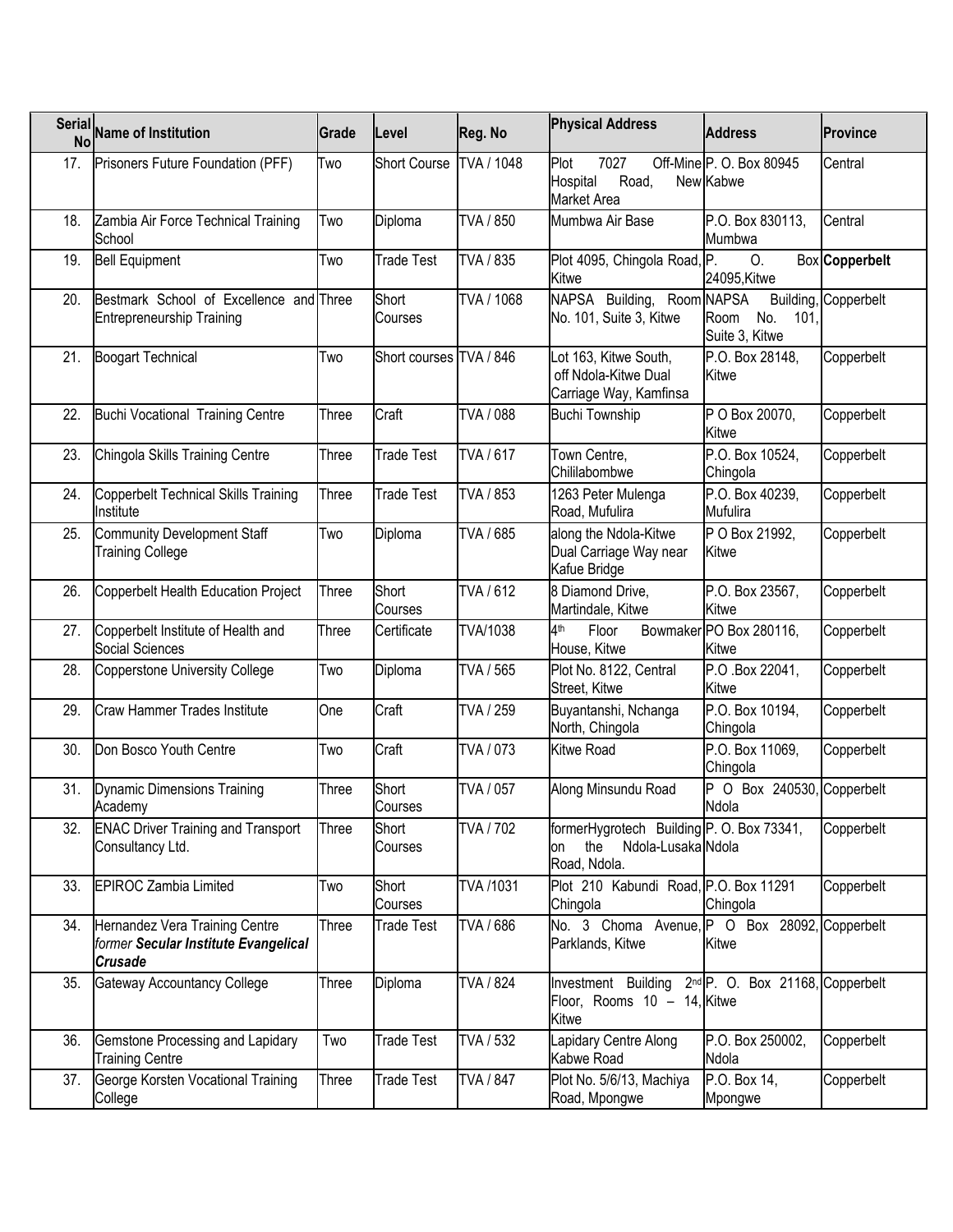| <b>Serial</b><br>No | <b>Name of Institution</b>                                        | Grade | Level                  | Reg. No         | <b>Physical Address</b>                                                | <b>Address</b>                                                   | <b>Province</b> |
|---------------------|-------------------------------------------------------------------|-------|------------------------|-----------------|------------------------------------------------------------------------|------------------------------------------------------------------|-----------------|
| 38.                 | God's Will Institute of Management<br>and Technology              | Three | <b>Trade Test</b>      | TVA / 1032      | Mayamba House,<br>Freedom Way, Mufulira                                | P.O. Box 40198                                                   | Copperbelt      |
| 39.                 | Infornet Systems Limited                                          | Three | Short<br>Courses       | <b>TVA/111</b>  | Collet House, Buteko<br>Avenue, Ndola                                  | P. O. Box 290004,<br>Ndola                                       | Copperbelt      |
| 40.                 | In-Service Training and Education<br>Centre (ISTEC)               | Two   | Short<br>Courses       | TVA / 300       | Shala Road off<br>Buntungwa Avenue                                     | P.O. Box 90770,<br>Luanshya                                      | Copperbelt      |
| 41.                 | Indeni Technical Training Centre                                  | Two   | Craft                  | TVA / 050       | Indeni Refinery Plant,<br>Bwana Mkubwa Industrial<br>Area, Ndola       | P. O. Box 71869, Copperbelt<br>Ndola                             |                 |
| 42.                 | Kabushi Vocational and<br><b>Entrepreneurship Training Centre</b> | Three | <b>Trade Test</b>      | TVA / 620       | Kabushi                                                                | P.O. Box 250028,<br>Ndola                                        | Copperbelt      |
| 43.                 | Kamfinsa Skills Training Centre                                   | Three | Short<br>Courses       | TVA / 725       | Kamfinsa State Prison                                                  | P.O. Box 2159,<br>Kitwe                                          | Copperbelt      |
| 44.                 | Kansenshi Skills Training Centre                                  | Three | Trade Test             | <b>TVA/772</b>  | Kansenshi State Prison                                                 | P. O. Box 70332,<br>Ndola                                        | Copperbelt      |
| 45.                 | Kasterbel Computers Limited                                       | Three | Short<br>Courses       | TVA / 1072      | 236 Super Butchery<br>Building, Buteko Avenue,<br>Mufulira             | 236 Buteko<br>Avenue, Mufulira                                   | Copperbelt      |
| 46.                 | Katembula Youth Resource Centre                                   | Three | Short<br>Courses       | TVA / 752       | Lufwanyama                                                             | P. O. Box 260501<br>Kalulushi                                    | Copperbelt      |
| 47.                 | Kitwe Trades School                                               | One   | Technician             | TVA / 151       | Twibukishe, Kitwe                                                      | Private Bag 2000,<br>Chingola                                    | Copperbelt      |
| 48.                 | Kitwe Vocational Training Centre                                  | Two   | Craft                  | TVA / 055       | Race Course                                                            | P.O. Box 22397,<br>Kitwe                                         | Copperbelt      |
| 49.                 | Kwilimuna Youth Resource Centre                                   | Three | <b>Trade Test</b>      | TVA / 735       | Near<br>ChieftainessMalembeka'<br>Palace in Masaiti                    | P. O Box 50,<br>Mpongwe                                          | Copperbelt      |
| 50.                 | Lacarena                                                          | Three | Short<br>Courses       | <b>TVA/783</b>  | Plot 550 (Former Mine<br>Club)                                         | Plot 550 (Former<br>Mine Club)                                   | Copperbelt      |
| 51.                 | Lifesong Vocational Technical Centre                              | Two   | Level 3<br>Certificate | <b>TVA/1073</b> | Plot No 12809, Mungwi<br>Close, Riverside, Kitwe                       | P.O Box 20903,<br><b>Kitwe</b>                                   | Copperbelt      |
| 52.                 | Lifesong Vocational Training Centre                               | Two   | Certificate            | TVA/1036        | Plot No 383, Zircon<br>Avenue, Garneton, Kitwe                         | Plot No 383, Zircon<br>Avenue, Garneton,<br>Kitwe                | Copperbelt      |
| 53.                 | Luanshya Skills Training Centre                                   | Three | Trade Test             | TVA / 217       | Second Class Area,<br>Luanshya                                         | P.O. Box 90215,<br>Luanshya                                      | Copperbelt      |
| 54.                 | Luanshya Technical and Business<br>College                        | Two   | Diploma                | TVA / 142       | Chipembele Road                                                        | P.O. Box 90387,<br>Luanshya                                      | Copperbelt      |
| 55.                 | Lubambe Training Centre                                           | One   | Trade Test             | TVA / 830       | 2 Shaft, Chimfunshi Road, P. O. Box 11215, Copperbelt<br>Chililabombwe | Chingola                                                         |                 |
| 56.                 | Lubuto City College of Health<br><b>Sciences</b>                  | Three | Diploma                | TVA/1049        | Building,<br>Mosasa<br>New<br>Drive,<br>Luanshya                       | East Mosasa Building,<br>Town, East Drive, New<br>Town, Luanshya | Copperbelt      |
| 57.                 | Lulamba Skills Centre                                             | Three | Trade Test             | TVA / 064       | Lulamba Township,<br>Chingola                                          | P.O. Box 11733,<br>Chingola                                      | Copperbelt      |
| 58.                 | Mechanics for Africa                                              | One   | Craft                  | TVA / 410       | Monkey Fountain Area,<br>Ndola                                         | P.O. Box 250016<br>Ndola                                         | Copperbelt      |
| 59.                 | Mel Computer Systems Education                                    | Three | Diploma                | TVA / 092       | NAPSA Building, Kitwe                                                  | P.O. Box 22410,<br>Kitwe                                         | Copperbelt      |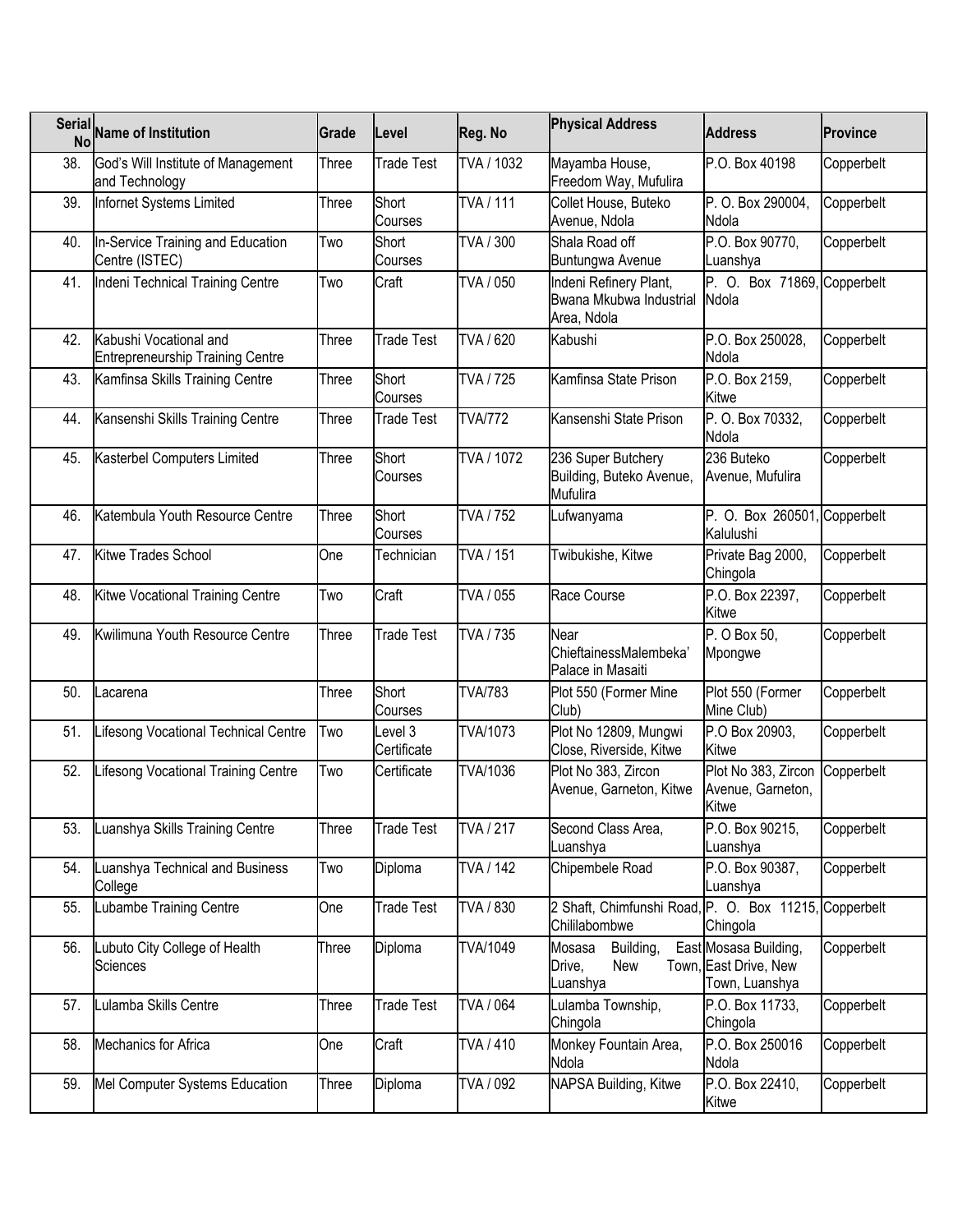| <b>Serial</b><br>No | <b>Name of Institution</b>                                                      | Grade | Level             | Reg. No          | <b>Physical Address</b>                                                                       | <b>Address</b>                                                 | <b>Province</b> |
|---------------------|---------------------------------------------------------------------------------|-------|-------------------|------------------|-----------------------------------------------------------------------------------------------|----------------------------------------------------------------|-----------------|
| 60.                 | Mindolo Ecumenical Centre                                                       | Two   | Certificate       | TVA / 068        | Mindolo, opposite Kitwe<br><b>Teacher Training College</b>                                    | P.O. Box 21493,<br>Kitwe                                       | Copperbelt      |
| 61.                 | <b>Mobile Mission Maintenance</b><br><b>Vocational Training Centre</b>          | Two   | Craft             | TVA / 058        | Plot No. 1866 Monkey<br>Foundation, Ndola                                                     | P.O. Box 73624,<br>Ndola                                       | Copperbelt      |
| 62.                 | Mopani Copper Mines Plc Central One<br><b>Training Centre</b>                   |       | Craft             | TVA / 760        | 4 <sup>th</sup> Street High Cost,<br>Mufulira                                                 | P.O. Box 40499<br>Mufulira                                     | Copperbelt      |
| 63.                 | Morovian Church in Zambia                                                       | Three | <b>Trade Test</b> | TVA / 1067       | Plot No. 8257, Chinika<br>Road, Ndola                                                         | P. O. Box 31636, Copperbelt<br>Lusaka                          |                 |
| 64.                 | <b>Mpatamato Technical and Business</b><br>College                              | Three | Trade Test        | TVA / 726        | Mpatamato Home Based<br>Care                                                                  | Box 36, Luanshya                                               | Copperbelt      |
| 65.                 | Mufulira Skills Training Institute                                              | Three | Trade Test        | <b>TVA / 147</b> | David Kaunda Drive                                                                            | P.O. Box 40421,<br>Mufulira                                    | Copperbelt      |
| 66.                 | Mufulira Technical Training Institute                                           | Three | Technician        | TVA / 216        | Butondo Road, Mufulira                                                                        | P.O. Box 41044,<br>Mufulira                                    | Copperbelt      |
| 67.                 | Murundu Development Centre                                                      | Two   | <b>Trade Test</b> | <b>TVA / 224</b> | Murundu area, Off<br>Mukambo road                                                             | P.O. Box 40999,<br>Mufulira                                    | Copperbelt      |
| 68.                 | Mushili Youth Training Centre                                                   | Three | <b>Trade Test</b> | <b>TVA / 282</b> | Plot 5161 Off Mindolo<br>Road, Mushili                                                        | P.O. Box 70197,<br>Ndola                                       | Copperbelt      |
| 69.                 | National Vocational Rehabilitation<br>Centre                                    | Three | Trade Test        | TVA / 143        | Along Ndola - Kitwe<br>Road                                                                   | P.O. BOX 240100,<br>Ndola                                      | Copperbelt      |
| 70.                 | Ndola Training Centre for the Disabled Three                                    |       | <b>Trade Test</b> | <b>TVA / 228</b> | Ndola                                                                                         | P.O. Box 72905,<br>Ndola                                       | Copperbelt      |
| 71.                 | Ndola Skills Training Institute                                                 | Three | <b>Technician</b> | TVA / 213        | Independence Avenue,<br>Opposite Ndola City<br><b>Council Offices</b>                         | P.O. Box 70495,<br>Ndola                                       | Copperbelt      |
| 72.                 | New<br>Vocational Three<br>Beginning<br><b>Skills</b><br><b>Training Center</b> |       | <b>Trade Test</b> | <b>TVA /786</b>  | Plot<br>5212<br>Road, Mushili, Ndola.                                                         | Chambeshi <sup>p</sup> O Box 71174, Copperbelt<br>Ndola        |                 |
| 73.                 | <b>Ngwee Skills Training Centre</b>                                             | Three | <b>Trade Test</b> | TVA / 848        | 14th Street Ngwee Centre, P.O. Box 90140,<br>Luanshya                                         | Luanshya                                                       | Copperbelt      |
| 74.                 | <b>NFCA Training School</b>                                                     | Two   | Craft             | TVA / 716        | Along Kitwe - Chingola<br>Road, Chambishi                                                     | P.O. Box 22592<br>Kitwe                                        | Copperbelt      |
| 75.                 | Nivirvana Business Solutions Ltd.                                               | Three | Short<br>Courses  | <b>TVA/782</b>   | Room 4, Super Butchery<br>Building(Opposite Engen<br>Filling Station, Mufulira                | Room 4, Super<br>Butchery Building,<br>Mufulira                | Copperbelt      |
| 76.                 | Northern Technical College<br>(NORTEC)                                          | Two   | Diploma           | TVA / 035        | Kwacha Road, Kansenshi                                                                        | P.O. Box 250093,<br>Ndola                                      | Copperbelt      |
| 77.                 | Phuka Business Academy                                                          | Three | Diploma           | TVA / 1052       | President House, Western President House,<br>Wing, Corner Moffat and<br>Broadway roads, Ndola | Western Wing,<br>Corner Moffat and<br>Broadway roads,<br>Ndola | Copperbelt      |
| 78.                 | Prison Fellowship Training Centre                                               | Three | <b>Trade Test</b> | TVA / 093        | Vitanda Street C12/14                                                                         | P.O. Box 240070,<br>Ndola                                      | Copperbelt      |
| 79.                 | Pro-Africa Professional College                                                 | Three | Short<br>Courses  | TVA / 1053       | Mufulira                                                                                      | P.O Box 40297,<br>Mufulira                                     | Coppeerbelt     |
| 80.                 | Quattro Advanced Driving Academy                                                | Three | Short<br>Courses  | TVA / 854        | Plot No. 1536/7 Kafulafuta P.O. Box 22463,<br>Road, Kitwe                                     | Kitwe                                                          | Copperbelt      |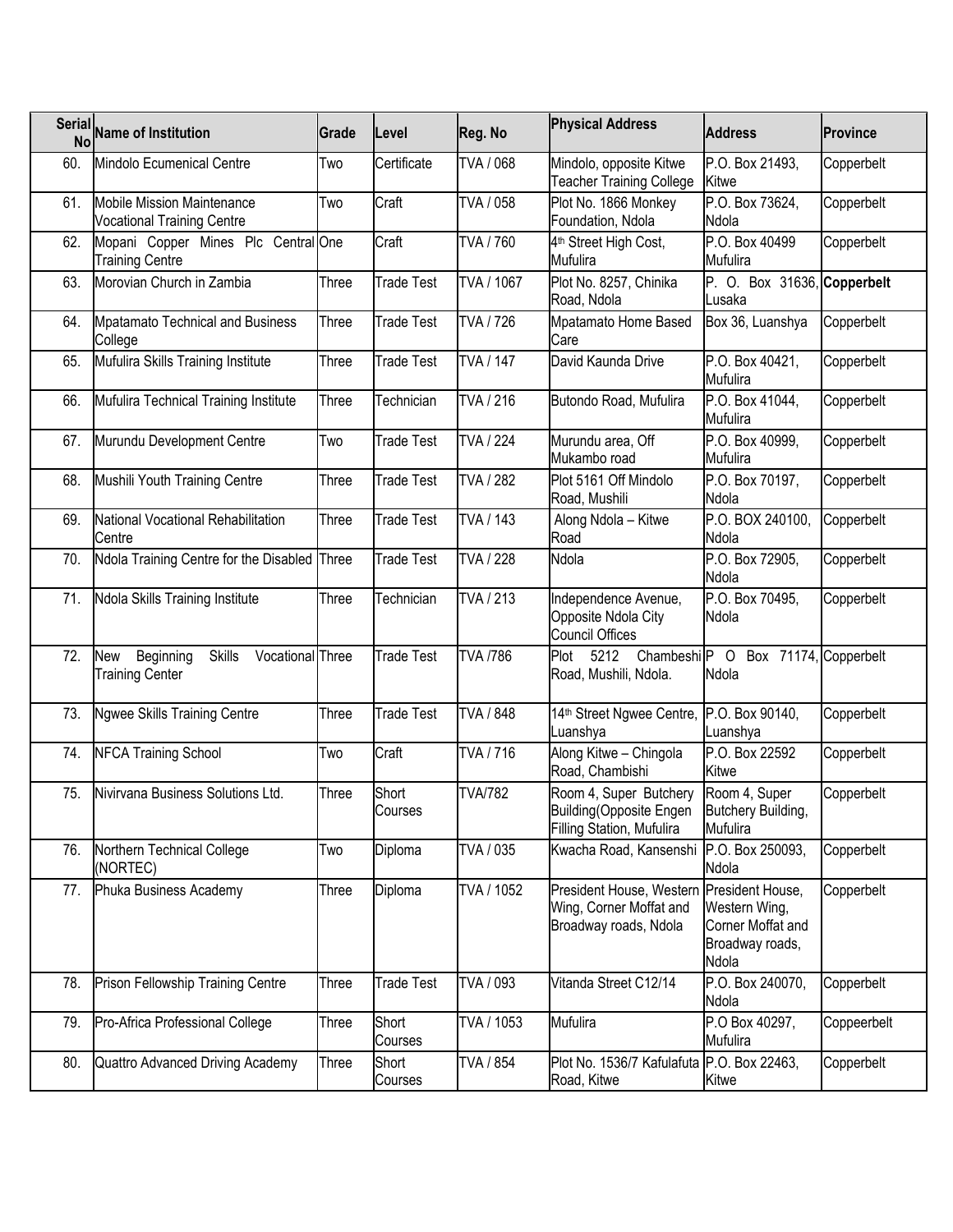|      | Serial Name of Institution                                                                          | Grade | Level                   | Reg. No        | <b>Physical Address</b>                                                                            | <b>Address</b>                                                      | <b>Province</b> |
|------|-----------------------------------------------------------------------------------------------------|-------|-------------------------|----------------|----------------------------------------------------------------------------------------------------|---------------------------------------------------------------------|-----------------|
| 81.  | Salvation Army Tailoring School                                                                     | Three | <b>Trade Test</b>       | TVA / 650      | Chisokone Avenue                                                                                   | P.O. Box 20863,<br>Kitwe                                            | Copperbelt      |
| 82.  | Sandvik Mining Technical Training<br>Centre                                                         | One   | Short<br>Courses        | TVA / 731      | Plot No. 4077, Corner of<br>DrAggrey and Lilongwe<br>Stree, Off Chibuluma<br>Road, Industrial Area | P. O. Box 20314,<br>Kitwe                                           | Copperbelt      |
| 83.  | Sino - Zam Vocational College of<br>Science and Technology                                          | Two   | Diploma                 | TVA / 136      | 1384 Chipembele Road                                                                               | P.O. Box 90456,<br>Luanshya                                         | Copperbelt      |
| 84.  | <b>SKF Zambia Limited Training</b><br>Solutions                                                     | Two   | Short courses TVA /1033 |                | 20 Langashe St.<br>Martindale,<br>Opposite Chisokone<br>Market, Kitwe                              | P.O. Box 20133<br>Kitwe                                             | Copperbelt      |
| 85.  | St Marceline Skills Training Centre                                                                 | One   | <b>Trade Test</b>       | <b>TVA/703</b> | Near Chibuluma<br>Compound, Off<br>Chibuluma Mine Plc Road                                         | P. O. Box 260209,<br>Kalulushi                                      | Copperbelt      |
| 86.  | St Martha Skills Training Centre                                                                    | Three | <b>Trade Test</b>       | TVA / 012      | 49 Kabinga Road,<br>Kansenshi                                                                      | P.O. Box<br>250005, Ndola                                           | Copperbelt      |
| 87.  | Technical and Vocational Teachers'<br>College (TVTC)                                                | One   | Diploma                 | TVA / 115      | Shala Road off<br>Buntungwa, Avenue                                                                | P.O. Box 90199,<br>Luanshya                                         | Copperbelt      |
| 88.  | Tubombeshe Skills Training Centre                                                                   | Three | <b>Trade Test</b>       | TVA / 736      | Ibenga Area, Masaiti                                                                               | P.O Box 60<br>Masaiti                                               | Copperbelt      |
| 89.  | Twikatane Ndola Vocational Training<br>Centre                                                       | Two   | <b>Trade Test</b>       | TVA / 120      | Off Chifubu Road                                                                                   | P.O. Box<br>73021, Ndola                                            | Copperbelt      |
| 90.  | Young Men's Christian Association<br>Kitwe                                                          | Three | <b>Trade Test</b>       | TVA / 623      | Mataka Avenue, Town<br>Centre                                                                      | P.O. Box 21229,<br>Kitwe                                            | Copperbelt      |
| 91.  | Zambia College of Pensions and<br>Insurance Trust former Zambia<br>Insurance Business College Trust | Three | Diploma                 | TVA / 285      | Corner of Broadway /<br><b>Arusha Street</b>                                                       | P.O. Box 71727<br>Ndola                                             | Copperbelt      |
| 92.  | Zambia Forestry College                                                                             | Two   | Diploma                 | TVA / 504      | Mwekera                                                                                            | P/Bag 1, Mwekera,<br>Kitwe                                          | Copperbelt      |
| 93.  | Zambia ICT College                                                                                  | Two   | Diploma                 | TVA / 123      | Kalewa Road, Northrise                                                                             | P.O. Box 71631,<br>Ndola                                            | Copperbelt      |
| 94.  | Zambia Institute for Business Studies<br>and Industrial Practice (ZIBSIP)                           | Two   | Diploma                 | TVA / 218      | Kantanta Street                                                                                    | P.O. Box<br>21495, Kitwe                                            | Copperbelt      |
| 95.  | Zambia Institute of Management -<br>Chingola                                                        | Two   | Diploma                 | TVA / 138      | Nchanga South                                                                                      | P.O. Box 10963,<br>Chingola                                         | Copperbelt      |
| 96.  | Zambia National Service Skills<br><b>Training Centre</b>                                            | Three | <b>Trade Test</b>       | TVA / 687      | offTshombe Road<br>Kitwe SOS Village), Kitwe. Service Skills                                       | (after Zambia National<br>Training Camp,<br>Postal Agency,<br>Kitwe | Copperbelt      |
| 97.  | Zambia Postal Staff Training College                                                                | Two   | Diploma                 | TVA / 119      | Kalewa Road, Northrise                                                                             | P.O. Box<br>70330, Ndola                                            | Copperbelt      |
| 98.  | Zesco Training Centre                                                                               | One   | Technician              | TVA / 052      | Along Ndola Kitwe Road                                                                             | P.O. Box 240142,<br>Ndola                                           | Copperbelt      |
| 99.  | African College for CBNRM                                                                           | Three | <b>Trade Test</b>       | TVA / 484      | Chilongozi Road, Mfuwe,<br>Mambwe                                                                  | P.O. Box 82,<br>Mfuwe, Mambwe                                       | <b>Eastern</b>  |
| 100. | Chama Youth Resource Centre                                                                         | Three | <b>Trade Test</b>       | TVA / 1022     | Plot No. 452 Airport Road,<br>Chama.                                                               | P. O. Box 540040<br>Chama                                           | Eastern         |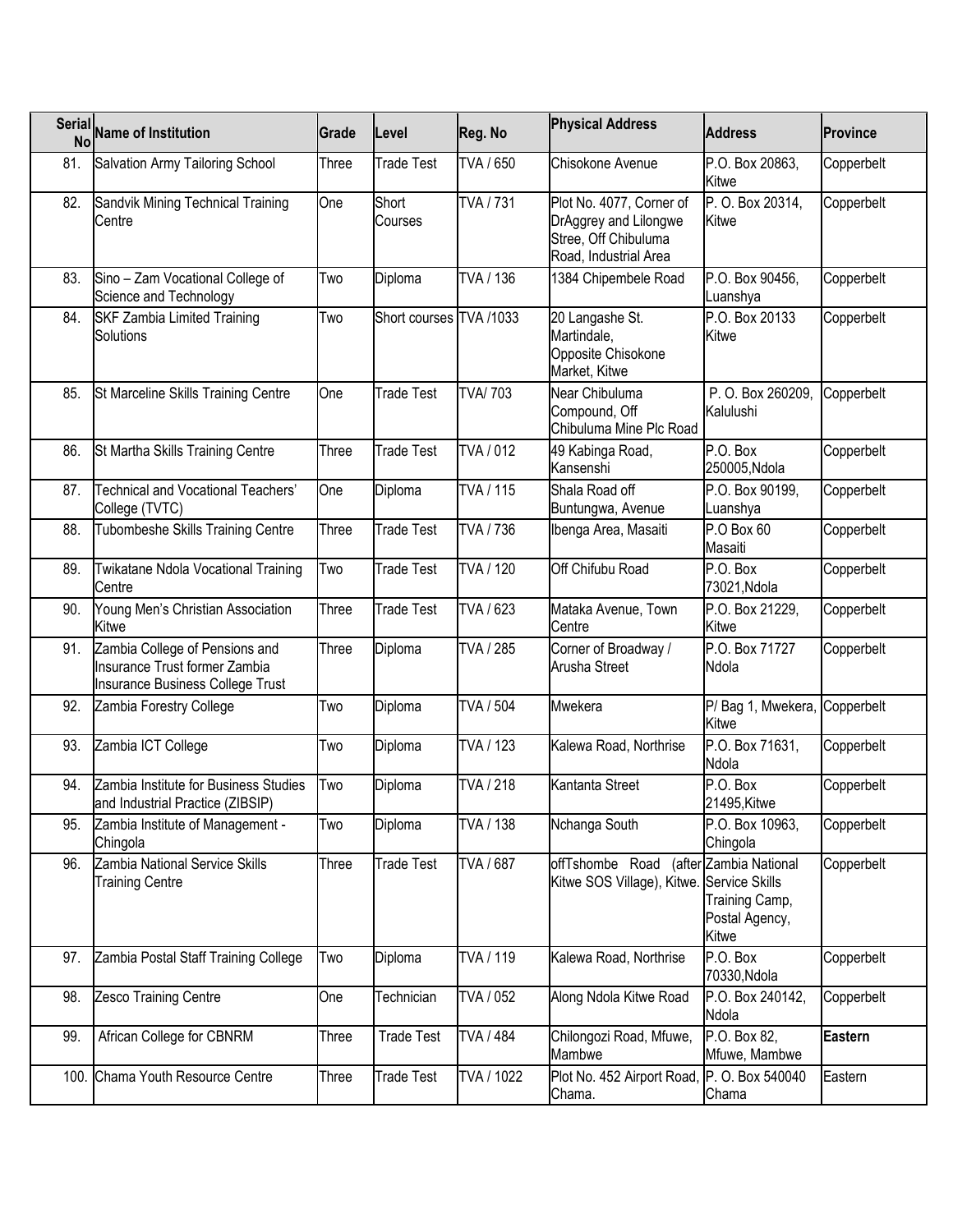|      | Serial Name of Institution                                | Grade | Level             | Reg. No                | <b>Physical Address</b>                                                 | <b>Address</b>                                          | <b>Province</b> |
|------|-----------------------------------------------------------|-------|-------------------|------------------------|-------------------------------------------------------------------------|---------------------------------------------------------|-----------------|
| 101. | Chikowa Youth Development Centre                          | Two   | Craft             | TVA / 071              | Chikowa Mission,<br>Mambwe                                              | P.O. Box 108,<br>Mfuwe International<br>Airport, Mambwe | Eastern         |
| 102. | Chipata Central Skills Training Centre                    | Three | <b>Trade Test</b> | TVA / 737              | <b>Central Prison Premises</b>                                          | P. O. Box 510050<br>Chipata                             | Eastern         |
| 103. | Chipata Skills Training Institute                         | Three | <b>Trade Test</b> | TVA / 306              | Along OmeloMumba<br>Road, Kapata Area,<br>Chipata                       | P.O. Box 510658,<br>Chipata                             | Eastern         |
|      | 104. Chipata Trades Training Institute                    | Two   | Craft             | TVA / 053              | Umodzi Highway, Chipata P / Bag 66, Chipata Eastern                     |                                                         |                 |
|      | 105. Chiwoko Skills Training Centre                       | Three | <b>Trade Test</b> | <b>TVA/688</b>         | Off Chipata - Katete Road P.O Box 510895,                               | Chipata                                                 | Eastern         |
|      | 106. Computy Training College                             | Three | <b>Trade Test</b> | <b>TVA/1050</b>        | Plot 4777 Chimwemwe<br>Township, Chipata                                | P.O Box 30239<br>Lusaka                                 | Eastern         |
|      | 107. MAFS School of Clearing & Business<br><b>Studies</b> | Three | Certificate       | <b>TVA/784</b>         | Plot4931, Obote Road,<br>Chipata                                        | P.O. Box 510473,<br>Chipata                             | Eastern         |
|      | 108. Ukwimi Trades Training Institute                     | Three | Craft             | TVA / 065              | Ukwimi                                                                  | P.O. Box 560180,<br>Petauke                             | Eastern         |
|      | 109. Zgangani Kachinga Youth Resource<br>Centre           | Three | Trade Test        | TVA / 310              | Lundazi Town Centre                                                     | P.O. Box 530142,<br>Lundazi                             | Eastern         |
|      | 110. Chisangwa Youth Resource Centre                      | Three | <b>Trade Test</b> | <b>TVA / 732</b>       | Near Chief<br>Kalasamukoso's Palace, 8 Kalasamukoso<br>km off Tuta Road | P. O. Box 720069,<br>Samfya                             | Luapula         |
|      | 111. Don Bosco Carpentry Training Centre                  | Two   | <b>Trade Test</b> | <b>TVA / 127</b>       | Kazembe                                                                 | P.O. Box 750095,<br>Kazembe                             | Luapula         |
|      | 112. Don Bosco Agriculture Training Centre Three          |       | <b>Trade Test</b> | TVA / 126              | Lufubu Mission,<br>Mwansabombwe                                         | P.O. Box 750095,<br>Kazembe                             | Luapula         |
|      | 113. Kawambwa Skills Training Centre                      | Two   | <b>Trade Test</b> | <b>TVA / 441</b>       | Behind St Mary's Blind<br>School                                        | P.O. Box 730030.<br>Kawambwa                            | Luapula         |
|      | 114. Lubwe Youth Training Centre                          | Three | <b>Trade Test</b> | <b>TVA / 554</b>       | Lubwe Mission                                                           | P.O. Box 42, Lubwe Luapula                              |                 |
|      | 115. Mansa Central Skills Training Centre                 | Three | Skills Award      | TVA / 1069             | Mansa Central<br><b>Correctional Facility</b>                           | P.O Box 710525<br>Mansa                                 | Luapula         |
|      | 116. Mansa Trades Training Institute                      | Three | Craft             | $\overline{TVA}$ / 172 | Along Kawambwa Road                                                     | P.O. Box 710050,<br>Mansa                               | Luapula         |
|      | 117. Mansa Skills Training Institute                      | Two   | Craft             | <b>TVA/128</b>         | Area School                                                             | P.O. Box<br>710289, Mansa                               | Luapula         |
|      | 118. Mazzarrelo Skills Training Centre                    | Three | <b>Trade Test</b> | TVA / 551              | Chimense                                                                | P.O BOX 710431, Luapula<br>Mansa                        |                 |
|      | 119. Mwense Trades Training Institute                     | Three | Trade Test        | TVA / 1060             | Along Mwense-Kazembe<br>Road                                            | PO Box 760003<br>Mwense                                 | Luapula         |
|      | 120. Samfya Youth Resource Centre                         | Three | Trade Test        | TVA / 450              | Along Mansa Road                                                        | P.O. Box 720037,<br>Samfya                              | Luapula         |
|      | 121. St Mary's Development Centre                         | Three | Trade Test        | TVA / 324              | St Marys' Mission Area                                                  | P.O. Box 710036,<br>Kawambwa                            | Luapula         |
|      | 122. Abundant Life Training Centre                        | Three | Trade Test        | TVA / 103              | Along Roan Road,<br>Kabulonga                                           | P.O. Box 35964,<br>Lusaka                               | Lusaka          |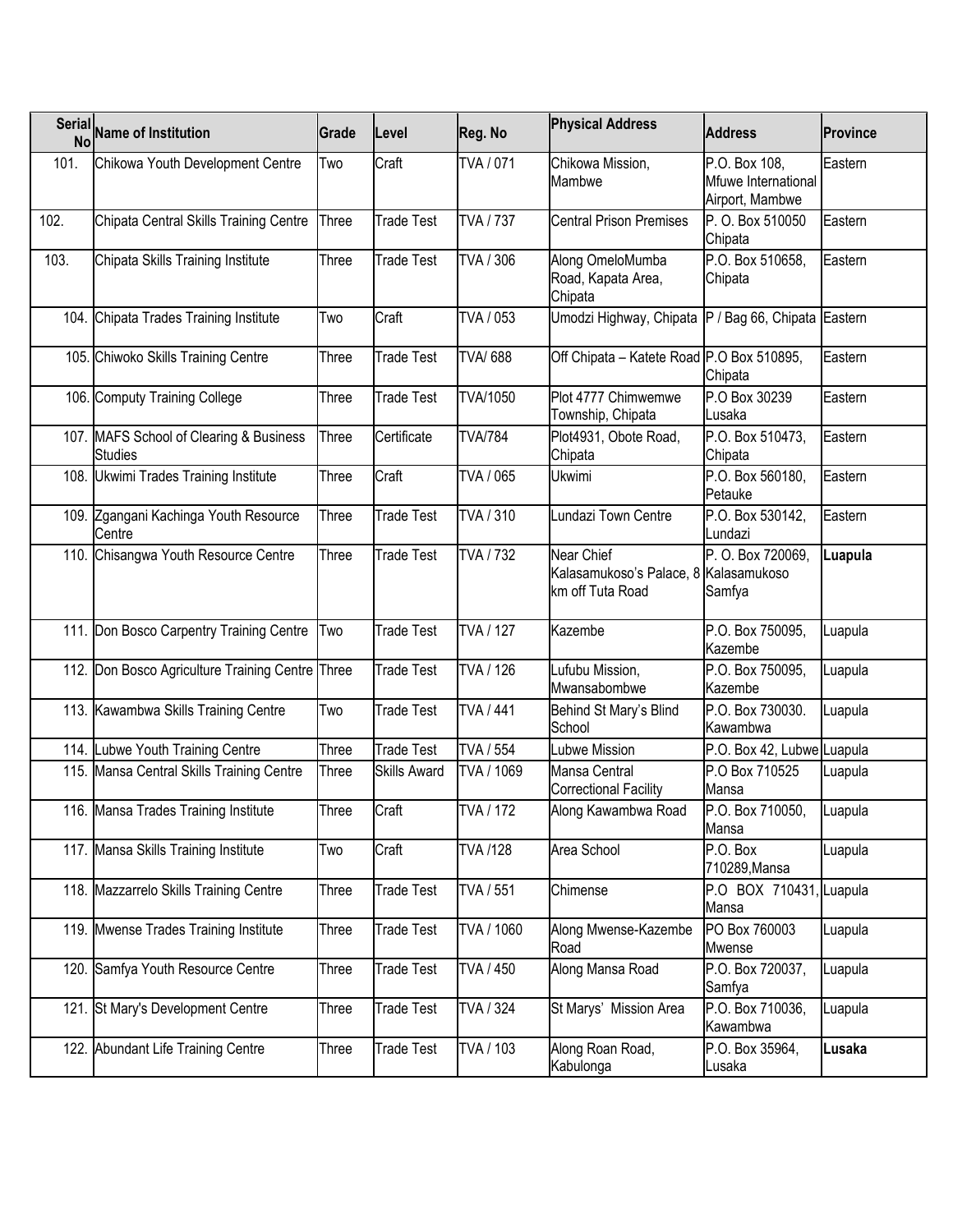| Serial Name of Institution                             | Grade | Level               | Reg. No          | <b>Physical Address</b>                                                                 | <b>Address</b>                                                                         | <b>Province</b> |
|--------------------------------------------------------|-------|---------------------|------------------|-----------------------------------------------------------------------------------------|----------------------------------------------------------------------------------------|-----------------|
| 123. ACORN Teletraining College                        | Two   | Short<br>Courses    | TVA / 1057       | 3638/N Corner<br>Mwaleshi/Kwacha Roads, Lusaka<br>Olympia                               | PO.<br>Box                                                                             | 51191 Lusaka    |
| 124. African Business School                           | Two   | Short<br>Courses    | TVA / 1064       | Plot No. 132, Mwambula<br>Road, Jesmondine,<br>Lusaka                                   | Post Net Box 236, Lusaka<br>P/Bag E891, Manda<br>Hill Centre, Lusaka                   |                 |
| 125. African Future College Limited                    | Three | Short<br>Courses    | TVA / 1074       | Plot No. LUS/36998 Alick<br>Nkhata Road, Mass<br>Media, Lusaka                          | P.O. Box 32898 Lusaka<br>Lusaka                                                        |                 |
| 126. AGCO                                              | One   | <b>Short Course</b> | <b>TVA /788</b>  | Farm No. 34a, Great East P. O. Box 310038, Lusaka<br>Road, Lusaka                       | Chelston<br>Lusaka                                                                     |                 |
| 127. Amaris Great Achievers Academy                    | Three | Short<br>Courses    | TVA / 1062       | Room 100, Anchor House, Room 100, Anchor<br>ZISC Building, Lusaka                       | House, ZISC<br>Building, Lusaka                                                        | Lusaka          |
| 128. Audio Visual Training Unit                        | Three | Short<br>Courses    | TVA / 149        | TEVETA Building,<br>Longacres                                                           | P/B Bag RW16X,<br>Lusaka                                                               | Lusaka          |
| 129. Auxillum Skills Training Centre                   | Two   | Craft               | <b>TVA</b> / 177 | Blue Boer Road, Makeni                                                                  | P.O. Box 31151,<br>Lusaka                                                              | Lusaka          |
| 130. BH Technical College                              | Three | <b>Trade Test</b>   | TVA /1030        | Plot No. 10433, Los<br>Angeles Road                                                     | P. O. Box 32480<br>Lusaka                                                              | Lusaka          |
| 131. Bauleni Special Needs Project                     | Three | Short<br>Courses    | TVA / 290        | Along Leopards Hill Road                                                                | P.O. Box Post net<br>294 P/B E017,<br><b>Cross Roads</b><br>Shopping Centre,<br>Lusaka | Lusaka          |
| 132. Belsam Advanced Driver Training                   | Three | Short<br>Courses    | TVA / 355        | Plot No. 9003, Chifinga<br>Road, Light Industrial<br>Area, Lusaka                       | P. O. Box 35917, Lusaka<br>Lusaka                                                      |                 |
| 133. BI I Limited                                      | Three | <b>Trade Test</b>   | <b>TVA/773</b>   | Plot 6F, Bishops Road,<br>Kabulonga (Zambia<br>Anglican Council Building) Roads, Lusaka | Post Net Box 262/Lusaka<br>P/Bag E017, Cross                                           |                 |
| 134. Bolton Health and Education Institute             | Three | Short<br>Courses    | TVA / 1023       | <b>Mental Health Resource</b><br>Centre, Chainama                                       | P. O. Box RW Lusaka<br>50841, Lusaka                                                   |                 |
| 135. BRITE Zambia Management and<br>Leadership Academy | One   | Short<br>Courses    | TVA / 842        | <b>INCITO2 Office</b><br>Building(Opposite<br>Kabulonga Girls),<br>Kabulonga            | P. O. Box 39090<br>Lusaka                                                              | Lusaka          |
| 136. Cancer Diseases Training Centre                   | One   | Diploma             | <b>TVA / 727</b> | UTH, Nationalist Road,<br>Lusaka                                                        | P.O. Box 51337<br>Lusaka                                                               | Lusaka          |
| 137. Cavendish University                              | Two   | <b>Trade Test</b>   | TVA / 660        | Corner of Great North and<br>Washama Roads                                              | P. O. Box 34625<br>Lusaka                                                              | Lusaka          |
| 138. Caritas Zambia                                    | Two   | Short<br>Courses    | TVA / 1045       | Kabulonga<br>Kabulonga, Lusaka                                                          | Road, P. O. Box 31965,<br>Lusaka                                                       | Lusaka          |
| 139. Chawama Skills Training Centre                    | Three | Trade Test          | TVA / 166        | Near Chawama Market                                                                     | P.O. Box 14,<br>Chawama, Lusaka                                                        | Lusaka          |
| 140. Chelstone Youth Centre                            | Three | Craft               | TVA / 161        | Plot 1112 Ngwerere<br>Avenue                                                            | P.O. Box 310163,<br>Lusaka                                                             | Lusaka          |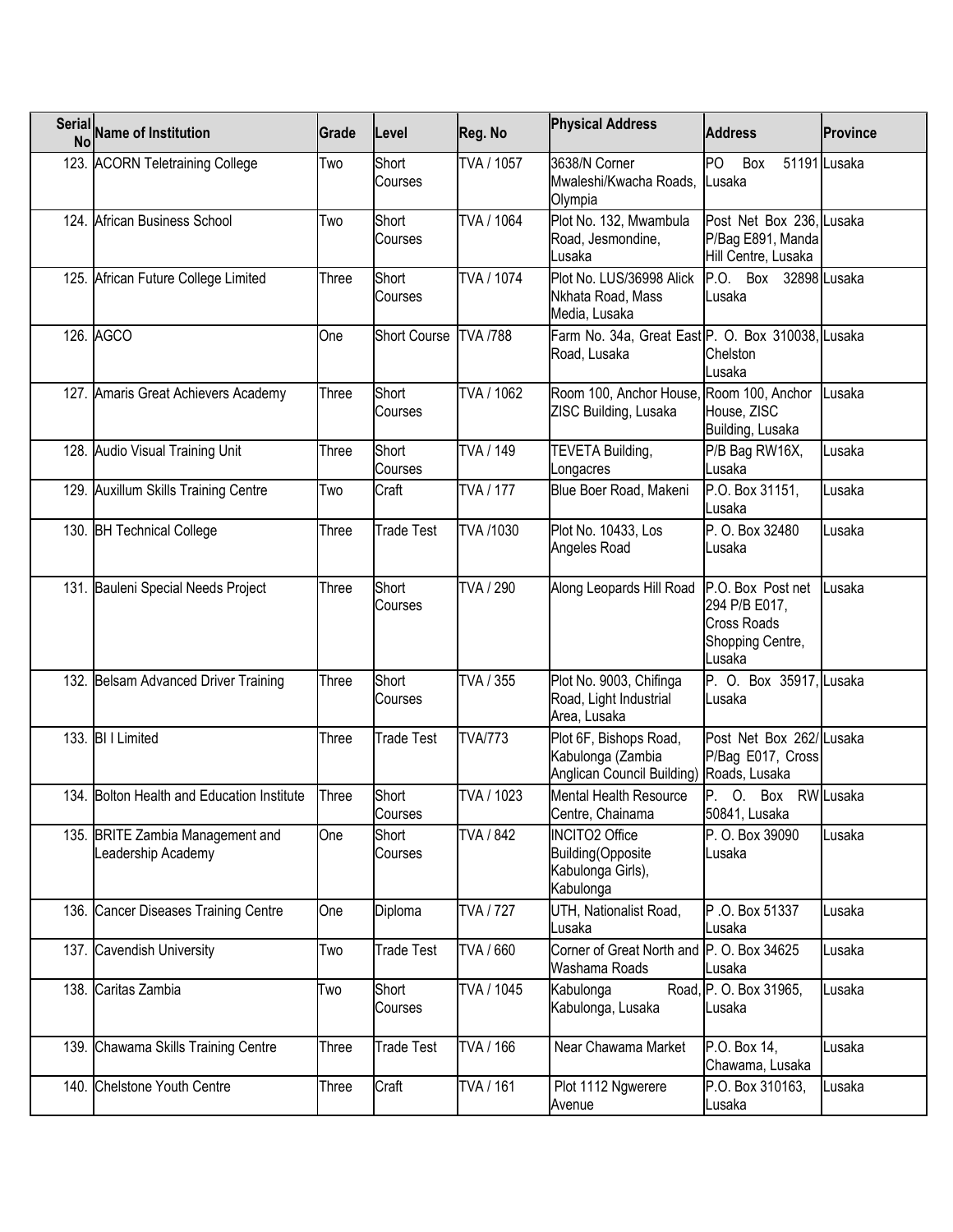| Serial Name of Institution                                                              | Grade        | Level               | Reg. No                 | <b>Physical Address</b>                                                                                | <b>Address</b>                                                  | <b>Province</b> |
|-----------------------------------------------------------------------------------------|--------------|---------------------|-------------------------|--------------------------------------------------------------------------------------------------------|-----------------------------------------------------------------|-----------------|
| 141. Chelstone Skills Training Centre                                                   | Three        | <b>Trade Test</b>   | TVA / 759               | Plot No. 1084, Chelstone<br>Green, Off Great East<br>Road, Chelstone                                   | P.<br>Box<br>Lusaka                                             | 30269, Lusaka   |
| 142. Chilenje Trades Training Centre                                                    | Three        | <b>Trade Test</b>   | <b>TVA / 007</b>        | Plot No. 4586, Off<br>Chilimbulu Road (near<br>Roberts)                                                | P/Bag RW 367X,<br>Lusaka                                        | Lusaka          |
| 143. Chikupi Vocational Training Institute                                              | Two          | <b>Trade Test</b>   | <b>TVA/779</b>          | Kafue (Mungu)                                                                                          | P. O. Box 360256,<br>Kafue                                      | Lusaka          |
| 144. Chiyota Youth Resource Centre                                                      | Three        | <b>Trade Test</b>   | TVA / 212               | Off Great East Road,<br>Chongwe                                                                        | P.O. Box 85,<br>Chongwe                                         | Lusaka          |
| 145. Chreso Ministries                                                                  | Three        | <b>Trade Test</b>   | TVA / 031               | Plot 17734 Nangwenya<br>Road                                                                           | P.O. Box 37178,<br>Lusaka                                       | Lusaka          |
| 146. Co-operative College                                                               | Three        | Diploma             | TVA / 267               | Leopards Hill Road                                                                                     | P.O. Box 50208,<br>Lusaka                                       | Lusaka          |
| 147. Cyber Academy                                                                      | Three        | Diploma             | <b>TVA /262</b>         | No. 9 Chipovu Road,<br>Rhodespark, Lusaka                                                              | P.O. Box<br>31604, Lusaka                                       | Lusaka          |
| 148. Dzithandizeni Trades School                                                        | Two          | <b>Trade Test</b>   | TVA / 002               | Plot 160, Garden<br>Compound Site 4                                                                    | P/Bag RW 174,<br>Lusaka                                         | Lusaka          |
| 149. Entrepreneurship Business<br>Development Training Institute                        | Three        | <b>Short Course</b> | <b>TVA/774</b>          | Kalingalinga Community<br>Centre, Kamloops Road                                                        | P. O. Box 50362,<br>Lusaka                                      | Lusaka          |
| 150. Evangelical Fellowship of Zambia<br><b>Training Centre</b>                         | Three        | <b>Trade Test</b>   | TVA / 201               | Along Kamloops Avenue,<br>Kalingalinga                                                                 | P.O. Box 33862,<br>Lusaka                                       | Lusaka          |
| 151. Evelyn Hone College of Applied Arts<br>and Commerce                                | Three        | Diploma             | TVA / 318               | Corner of Church and<br>Dushambe Roads                                                                 | P.O. Box 30029,<br>Lusaka                                       | Lusaka          |
| 152. Fairview College of Education                                                      | Three        | Diploma             | TVA / 748               | 16B Buchi Road, Olympia                                                                                | P. O. Box 30295, Lusaka<br>Lusaka                               |                 |
| 153. FINCUZA                                                                            | Three        | Short<br>Courses    | TVA / 1059              | 123A<br>Ngwerere<br>Road,<br>Roma, Lusaka                                                              | 123A<br>Ngwerere Lusaka<br>Road,<br>Roma,<br>Lusaka             |                 |
| 154. Firstgrade<br>Technical<br>Institute<br><b>Consulting Limited</b>                  | & Two        | Short<br>Courses    | TVA / 1065              | Plot No. 10959, Chandwe<br>Musonda Road/<br>Plot No. 5101, Luanshya<br>Road, Lusaka                    | P. O. Box 50569, Lusaka<br>Lusaka                               |                 |
| 155. Franklyn Luando and Associates                                                     | <b>Three</b> | Diploma             | $\overline{TV}$ A / 672 | No. 52, Church Road, P.O. Box 37741<br>Fairview                                                        | Lusaka                                                          | Lusaka          |
| 156. Future in My Hands-St. Joseph College Two                                          |              | <b>Trade Test</b>   | TVA / 838               | Plot No. 197/A MungwiP. O Box 310020, Lusaka<br>Road (old Mumbwa Road) Chelstone,<br>after ZNS, Lusaka | Lusaka                                                          |                 |
| 157. Future Search                                                                      | Two          | Short<br>Courses    | TVA / 837               | Corner Burma / Jacaranda P.O. Box 50995,<br>Road                                                       | Lusaka                                                          | Lusaka          |
| 158. Glory Academy                                                                      | Three        | Trade Test          | TVA /826                | 30447,<br>Plot<br>Lusaka                                                                               | Chalala, P.O Box 380057, Lusaka<br>South,<br>Chilenje<br>Lusaka |                 |
| 159. God's Faithful<br>Fruitful<br>Ministries Three<br>International Training Institute |              | <b>Trade Test</b>   | TVA / 849               | Along Kafue Road,<br>Opposite BP Filling<br>Station, Kafue                                             | Private Bag 27X,<br>Lusaka                                      | Lusaka          |
| Health Three<br>160. Handsworth<br>Institute<br>of<br>Sciences and Technology           |              | <b>Skills Award</b> | TVA / 1066              | Plot No. 8665, Kamloops<br>Road (Evangelical Society Lusaka<br>Premises)                               | P. O. Box 33862,                                                | Lusaka          |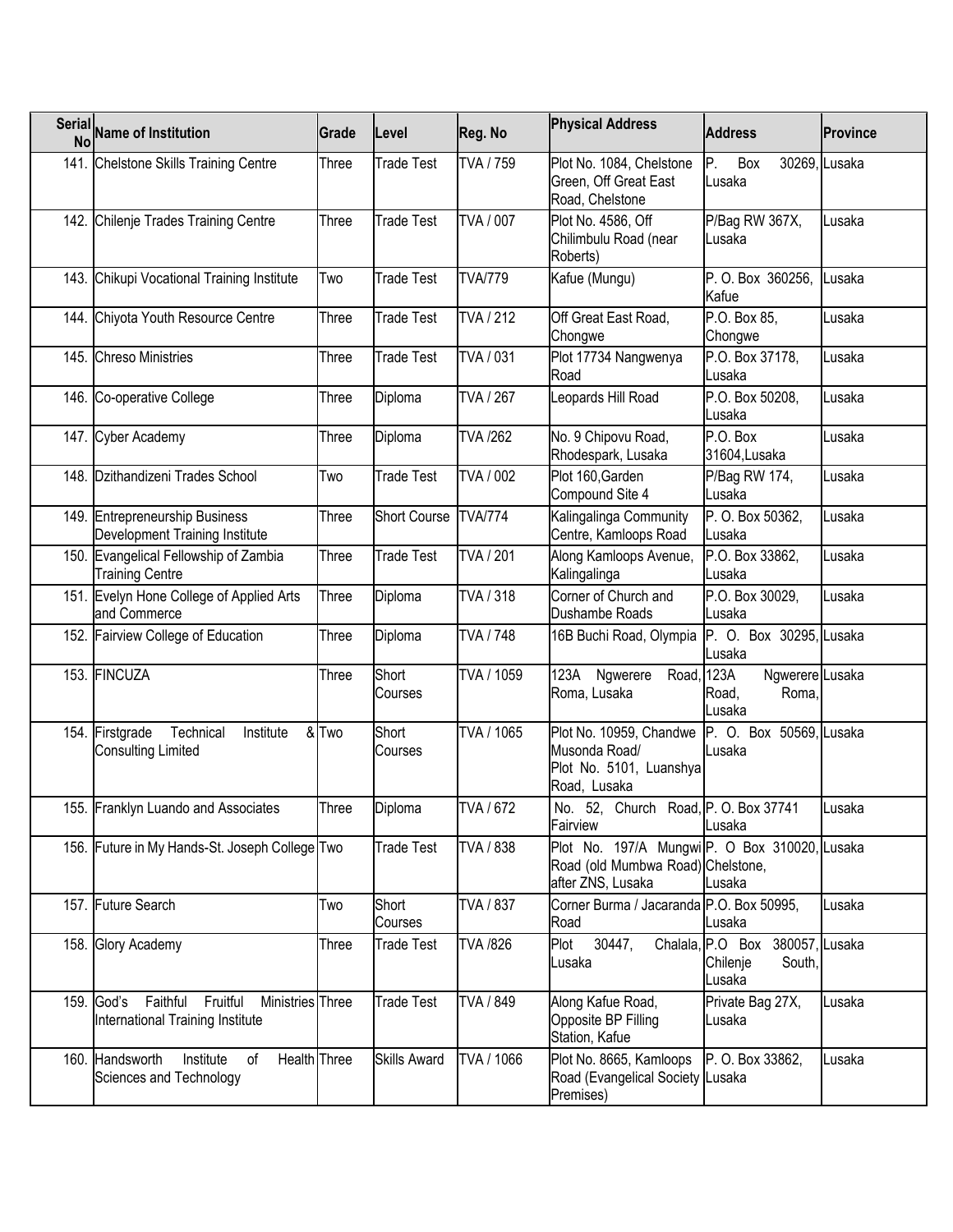| Serial<br><b>No</b> | <b>Name of Institution</b>                            | Grade        | Level                   | Reg. No          | <b>Physical Address</b>                                                                  | <b>Address</b>                                            | <b>Province</b> |
|---------------------|-------------------------------------------------------|--------------|-------------------------|------------------|------------------------------------------------------------------------------------------|-----------------------------------------------------------|-----------------|
|                     | 161. Heavy Duty Operators College of Three<br>Zambia  |              | Short<br>Courses        | TVA / 1055       | SEDP Premises, Opposite Plot<br>Makeni Mall, Lusaka                                      | 04/72<br>Lang, Makeni Area,<br>Lusaka                     | John Lusaka     |
|                     | 162. High Step Business College                       | Three        | Technician              | TVA / 630        | Chadwick House, Lusaka                                                                   | P.O. Box 34730,<br>Lusaka                                 | Lusaka          |
|                     | 163. Holy Rosary Sisters Skills Training<br>Centre    | Two          | Trade Test              | <b>TVA/706</b>   | Chipapa, Off Kafue Road                                                                  | Postnet 406, P/ Bag Lusaka<br>E891, Lusaka                |                 |
|                     | 164. In-service Training and Trust                    | One          | Short<br>Courses        | TVA / 243        | Shala Road, NRDC<br>Campus Great East Road                                               | P.O. Box 90770.<br>Lusaka                                 | Lusaka          |
|                     | 165. Industrial Training Centre Trust                 | Two          | Diploma                 | TVA / 038        | Plot No. 3141<br>Buyantanshi Road                                                        | P.O. Box 34785,<br>Lusaka                                 | Lusaka          |
|                     | 166. Innolead Consulting                              | Two          | Short<br>Courses        | TVA/1054         | 15 Lagos Road,<br>Rhodespark, Lusaka                                                     | P.O Box 30684,<br>Lusaka                                  | Lusaka          |
|                     | 167. Kafue Gorge Regional Training Centre One         |              | Diploma                 | TVA / 078        | Namalundu, Kafue Gorge                                                                   | P.O. Box 32774,<br>Lusaka                                 | Lusaka          |
|                     | 168. Kaizen Institute of Zambia Limited               | Two          | Short<br>Courses        | TVA / 855        | First Floor, Kwacha House P.O. Box 37067<br>Cairo<br>Annex,<br>Lusaka.                   | Road, Lusaka                                              | Lusaka          |
|                     | 169. Kamwala Skills Training Centre                   | Three        | Trade Test              | TVA / 834        | ChilumbuluRoad, Opposite P.<br>Reformed Church in<br>Zambia, Kamwala<br>Trading area     | Box<br>Lusaka                                             | 30269, Lusaka   |
|                     | 170. Kanyama Youth Programme Trust                    | Three        | <b>Trade Test</b>       | <b>TVA / 117</b> | Chibolya opposite<br>Namununga                                                           | P.O. Box 38737,<br>Lusaka                                 | Lusaka          |
|                     | 171. Kays Technology                                  | Two          | Short courses TVA / 006 |                  | 40 Acacia Street Avondale P.O. Box 310081,                                               | Lusaka                                                    | Lusaka          |
|                     | 172. Keegy Limited                                    | Three        | Short<br>Courses        | TVA / 843        | Plot No. 12773, Mumbwa<br>Road, Chinika Industrial<br>Area                               | P. O. Box 37346<br>Lusaka                                 | Lusaka          |
|                     | 173. Kilimanjaro Film Institute                       | Three        | Short<br>Courses        | <b>TVA / 844</b> | Plot No. 5505 Msansala<br>Road, Kalundu                                                  | <b>Plot No. 5505</b><br>Msansala Road,<br>Kalundu, Lusaka | Lusaka          |
|                     | 174. LAZ - Legal Aid Clinic Limited                   | Two          | <b>Short Course</b>     | TVA / 1041       | Off-ChandweMusonda<br>Road, Villa Elizabetha                                             | Private Bag ES78,<br>Lusaka                               | Lusaka          |
|                     | 175. Linksfield College of Science<br>Technology      | Three        | Short Course TVA / 1047 |                  | 79 Acacia Avenue, Off <sup>79</sup> Acacia Avenue,<br>East<br>Great<br>Chelstone, Lusaka | Road, Off Great East<br>Road, Chelstone,<br>Lusaka        | Lusaka          |
|                     | 176. Local Government Training Institute              | <b>Three</b> | Diploma                 | TVA / 433        | Chalimbana, Chongwe<br><b>District</b>                                                   | P.O. Box 311093,<br>Lusaka                                | Lusaka          |
| 177.                | Lusaka Apex Medical University                        | Two          | Diploma                 | TVA / 750        | Plot 12681/MKasama<br>Road, Chalala                                                      | P.O. Box 31909,<br>Lusaka                                 | Lusaka          |
|                     | 178. Lusaka Air Travel and Hospitality Two<br>Academy |              | Short Course            | <b>TVA / 857</b> | Plot No. 5673, Magoye<br>Road                                                            | P. O. Box 37463,<br>Lusaka                                | Lusaka          |
| 179.                | Lusaka Business and Technical<br>College              | Two          | Craft                   | TVA / 011        | Burma Road, Libala                                                                       | P.O. Box 50020 A,<br>Lusaka                               | Lusaka          |
|                     | 180. Lusaka Open Business College                     | Two          | Short<br>Courses        | <b>TVA / 767</b> | 24<br>Road, 24<br>Katimamulilo<br>Lusaka                                                 | Katimamulilo Lusaka<br>Road, Lusaka                       |                 |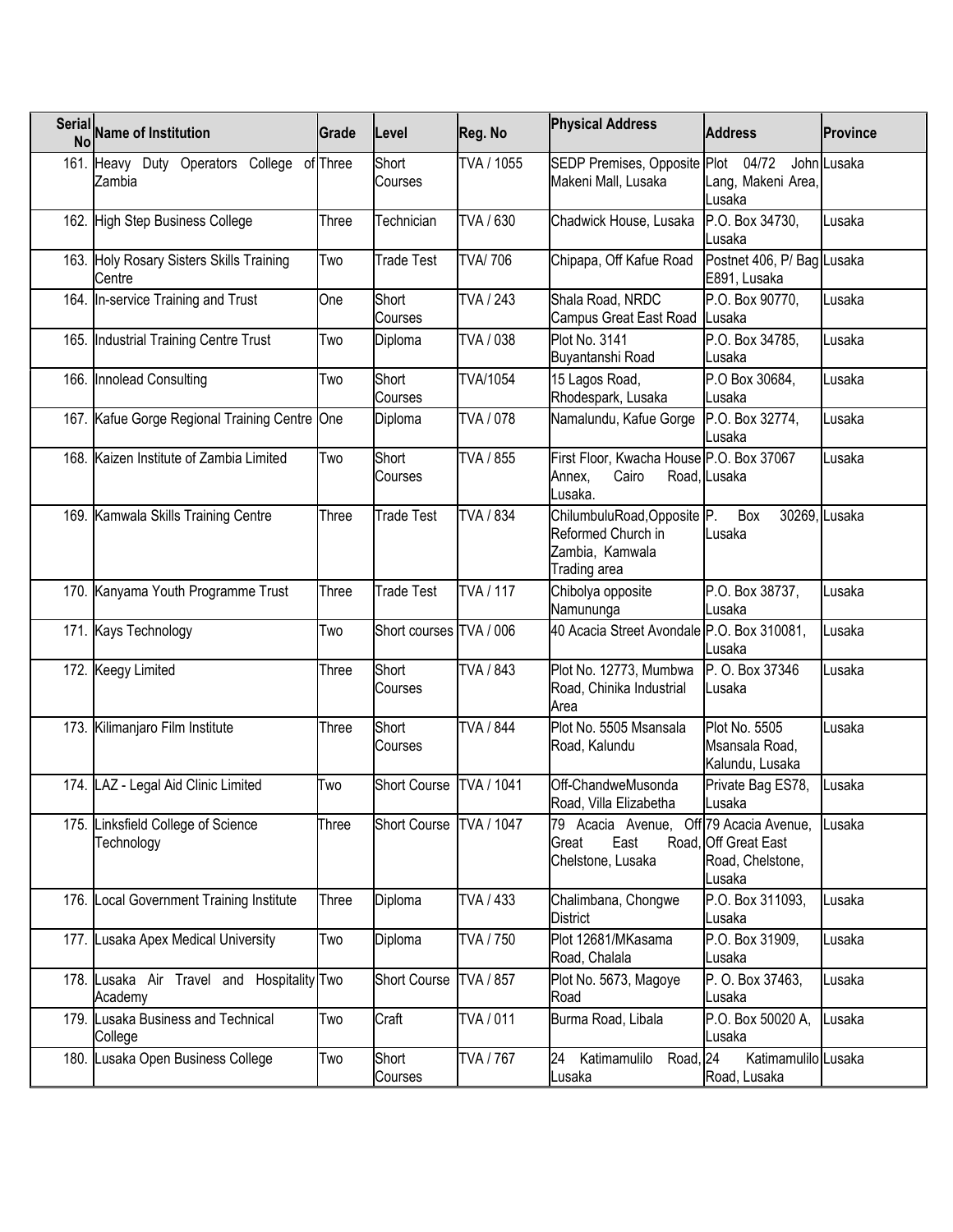| Serial Name of Institution                                             | Grade | Level                        | Reg. No          | <b>Physical Address</b>                                                                              | <b>Address</b>                                              | <b>Province</b> |
|------------------------------------------------------------------------|-------|------------------------------|------------------|------------------------------------------------------------------------------------------------------|-------------------------------------------------------------|-----------------|
| 181. Lusaka Central Skills Centre                                      | Three | <b>Trade Test</b>            | TVA / 753        | Lusaka Central Prison,<br>Paul Banda Road, Lusaka Lusaka                                             | P.O. Box 30133, Lusaka                                      |                 |
| 182. Lusaka Vocational Training Centre                                 | Two   | Craft                        | TVA / 099        | Plot No.1631 Kapatu<br>Road                                                                          | P.O. Box 30564,<br>Lusaka                                   | Lusaka          |
| 183. Lusaka Youth Resource Centre                                      | Two   | <b>Trade Test</b>            | TVA / 365        | Plot 16798, Mass Media                                                                               | P.O. Box 50700,<br>Lusaka                                   | Lusaka          |
| 184. Mag-Codrington Institute of Education<br>and Hospitality Limited  | Three | Diploma                      | TVA / 852        | Plot No. 8645, Makishi<br>Road Thornpark Area                                                        | Plot No. 8645,<br>Makishi Road<br>Thornpark Area,<br>Lusaka | Lusaka          |
| 185. Makeni Vocational Training Centre                                 | Two   | <b>Trade Test</b>            | TVA / 448        | Mosque Road Plot No. P.O. Box 32531,<br>8429 Makeni                                                  | Lusaka                                                      | Lusaka          |
| 186. Mandevu Youth Project                                             | Three | <b>Trade Test</b>            | TVA / 085        | Mandevu Community<br>Centre,<br>MandevuCompund                                                       | P.<br>Box<br>Lusaka                                         | 30269, Lusaka   |
| 187. Massi computing College (Re-<br>Registration)                     | Three | Short courses TVA / 030      |                  | 4 <sup>th</sup> Floor,<br>LOttiHouse, Cairo Road,<br>Lusaka                                          | P.O Box 30732<br>Lusaka                                     | Lusaka          |
| 188. Matrix College of Business and<br>Technology                      | Three | Short<br>Courses             | TVA / 1066       | 4 <sup>th</sup> Floor, Western Wing<br><b>INDECO House,</b>                                          | P. O. Box 35038,<br>Lusaka                                  | Lusaka          |
| 189. Miracle Corner of Zambia                                          | Three | Short<br>Computer<br>Courses | <b>TVA / 754</b> | Lot 355, Chanyanya,<br>Kafue                                                                         | P.O. Box 37280, Lusaka<br>Lusaka                            |                 |
| 190. MuleleMwana Youth Skills Training<br>Centre and Community Project | Three | Trade Test                   | TVA / 113        | Chitukuko Road Regiment P.O. Box 320078,<br>Parish                                                   | Lusaka                                                      | Lusaka          |
| 191. Munali Hills College of Biotechnology                             | Three | Diploma                      | <b>TVA/1037</b>  | East, Plot No. PO Box 360124<br>Kafue<br>16125M, Kafue                                               | Kafue                                                       | Lusaka          |
| 192. National Council for Construction                                 | One   | <b>Trade Test</b>            | <b>TVA / 426</b> | Plot 1625/1609,<br>ShekiSheki Road,<br>Emmasdale                                                     | P.O. Box 34596,<br>Lusaka                                   | Lusaka          |
| 193. Natural Resources Development<br>College (NRDC)                   | Three | Diploma                      | TVA / 531        | NRDC Campus along<br><b>Great East Road</b>                                                          | P.O. Box 310099,<br>Lusaka                                  | Lusaka          |
| 194. Open Window Zambia Limited                                        | One   | Short<br>Courses             | TVA / 1061       | 24 Cheetah Road,<br>Kabulonga, Lusaka                                                                | 24 Cheetah Road,<br>Kabulonga, Lusaka                       | Lusaka          |
| 195. Palabana Dairy Training Institute                                 | Three | Certificate                  | TVA / 511        | Palabana, Chongwe<br><b>District</b>                                                                 | P.O. Box 50199<br>Lusaka                                    | Lusaka          |
| 196. Paralegal Alliance Network(PAN)                                   | Three | <b>Short Course</b>          | TVA / 1042       | Nationalist Road, Fukwe P. O. Box 51347,<br>Close, Plot 5078, Opposite Lusaka<br><b>UTH Mortuary</b> |                                                             | Lusaka          |
| 197. Phoenix Research Institute                                        | Three | Diploma                      | TVA / 1039       | 2 <sup>nd</sup> Floor, ZIMCO House, 2 <sup>nd</sup> Floor, ZIMCO<br>Lusaka                           | House, Lusaka                                               | Lusaka          |
| 198. Premier College of Banking and<br>Finance                         | Three | <b>Technician</b>            | TVA / 635        | 5 <sup>th</sup> Floor, Lotti House,<br>Cairo Road                                                    | P.O. Box 31827,<br>Lusaka                                   | Lusaka          |
| 199. RCZ-Youth Training Centre                                         | Three | Trade Test                   | TVA / 108        | Plot 873 Twikatane Road,<br>Barlastone                                                               | P.O. Box 38255<br>Lusaka                                    | Lusaka          |
| 200. Regent College                                                    | Three | Craft                        | TVA / 129        | Corner of Nkwazi Road<br>and Freedom Way                                                             | P.O. Box P.O. Box<br>30595, Lusaka                          | Lusaka          |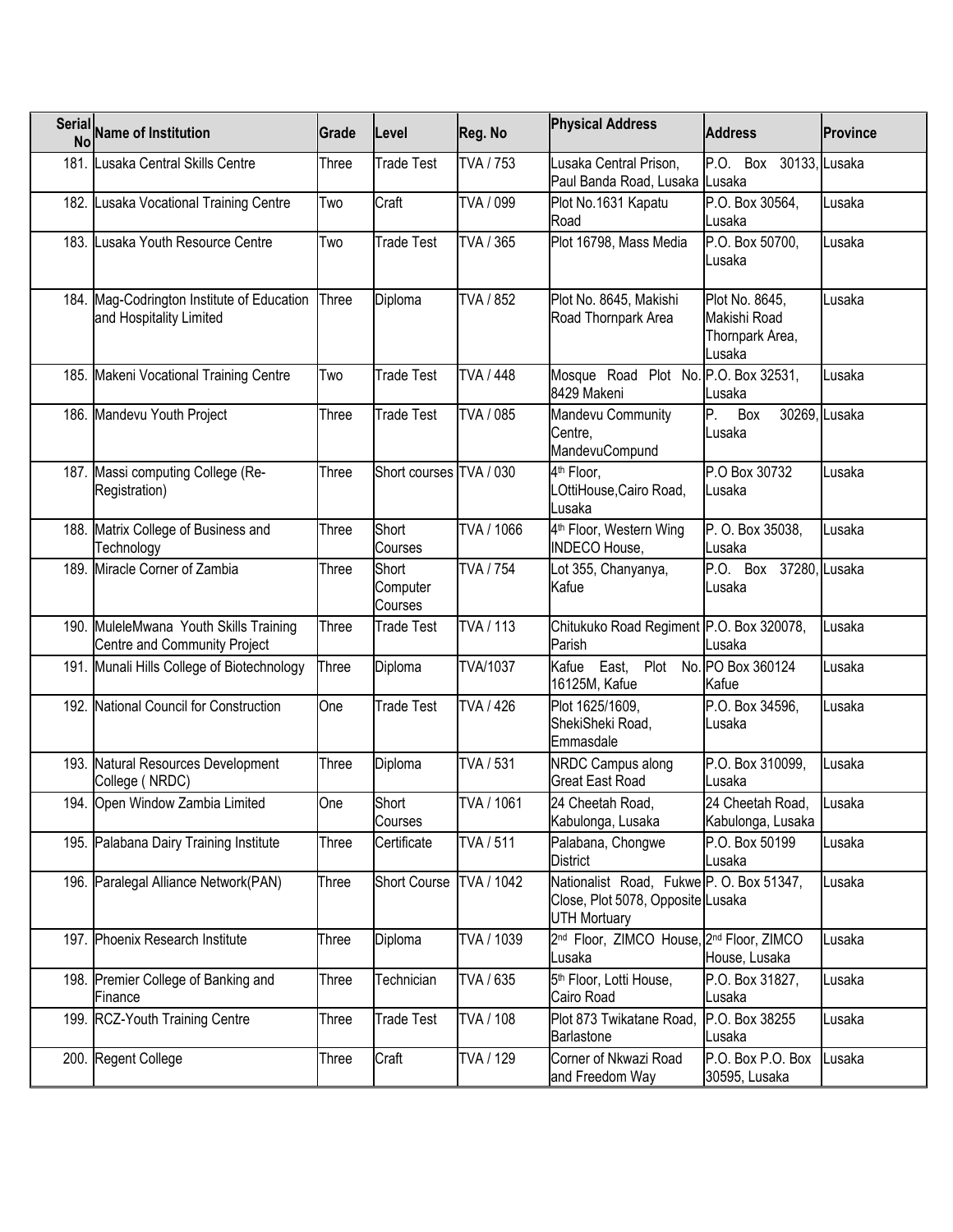| <b>Serial</b><br><b>No</b> | <b>Name of Institution</b>                                                      | Grade | Level                 | Reg. No          | <b>Physical Address</b>                                                                        | <b>Address</b>                                              | <b>Province</b> |
|----------------------------|---------------------------------------------------------------------------------|-------|-----------------------|------------------|------------------------------------------------------------------------------------------------|-------------------------------------------------------------|-----------------|
|                            | 201. Repssi                                                                     | Three | Short course          | <b>TVA /787</b>  | Plot 2 Chikwa Road, P. O. Box 34422, Lusaka<br>Cathedral of the Holy Lusaka<br>Cross, Lusaka   |                                                             |                 |
|                            | 202. Rexton Polytechnic                                                         | Three | Diploma               | TVA / 665        | Lotti House, Cairo Road,<br>Lusaka                                                             | P.O. Box 34183,<br>Lusaka                                   | Lusaka          |
|                            | 203. SHEQ Training Institute Limited                                            | Three | Short courses TVA/728 |                  | Plot 23341 K/M<br>Woodlands Lusaka                                                             | PO Box 310258<br>Lusaka                                     | Lusaka          |
|                            | 204. SMTS Zambia Limited                                                        | Three | Short<br>Courses      | TVA / 1040       | Lusaka Main Post Office                                                                        | P. O. Box 33200, Lusaka<br>Lusaka                           |                 |
|                            | 205. SoS Vocational Training Centre                                             | One   | Trade Test            | TVA / 323        | Plot No. 20092, Along<br>Kabwe Road                                                            | P.O. Box 37907,<br>Lusaka                                   | Lusaka          |
|                            | 206. Southern Africa Institute of Technology Three<br><b>University College</b> |       | Trade Test            | TVA / 1026       | Plot 147 Ngwerere, Road<br>Roma Lusaka                                                         | P.O. Box 30006<br>Lusaka                                    | Lusaka          |
|                            | 207. Springfields Coaching Centre                                               | Two   | Short<br>Courses      | TVA / 029        | Along Independence<br>Avenue                                                                   | P. O. Box 32962,<br>Lusaka                                  | Lusaka          |
|                            | 208. St. Kibuka Life Skills Centre                                              | Three | Trade Test            | <b>TVA /827</b>  | ZAF<br>Lusaka<br>Catholic Church Grounds                                                       | Airbase <sup>P</sup> . O. Box 310205, Lusaka<br>Lusaka      |                 |
|                            | 209. Study Connect International                                                | Three | Short<br>Courses      | TVA / 831        | Plot No. 5463, Kariba Plot No. 5463,<br>Road, Kalundu                                          | Kariba Road,<br>Kalundu                                     | Lusaka          |
|                            | 210. Sunningdale College                                                        | Two   | Diploma               | <b>TVA /789</b>  | Plot No. 126G/B Kudu P. O. Box 31559, Lusaka<br>Road, Kabulonga, Lusaka Lusaka                 |                                                             |                 |
|                            | 211. Techno Brain Zambia Limited                                                | One   | Diploma               | TVA / 763        | Plot No. 6033, Great East P. O. Box 300902,<br>Road, Northmead Area<br>Lusaka                  | Lusaka                                                      | Lusaka          |
|                            | 212. Thorn park Construction Training<br>Centre                                 | Two   | Trade Test            | <b>TVA / 298</b> | Wamulwa Road, Thorn<br>Park                                                                    | P.O. Box 39070,<br>Lusaka                                   | Lusaka          |
|                            | 213. TopFloor Limited                                                           | One   | Short<br>Courses      | TVA / 719        | 2 <sup>nd</sup> Floor, Elunda Two<br>Rhodes Park, Lusaka                                       | 2 <sup>nd</sup> Floor, Elunda<br>Two Rhodes Park,<br>Lusaka | Lusaka          |
|                            | 214. Virtualsity Academic                                                       | Three | Short<br>Courses      | TVA / 851        | No. 71, Cedar Road,<br>Woodlands, Lusaka                                                       | No. 71, Cedar<br>Road, Woodlands,<br>Lusaka                 | Lusaka          |
|                            | 215. Waddington Youth Training Centre                                           | Three | <b>Trade Test</b>     | TVA / 020        | Plot 3496, Nationalist<br>Road                                                                 | P. O. Box 50421,<br>∥Lusaka                                 | Lusaka          |
|                            | 216. Wansanje Travel and Tourism Institute Three                                |       | Diploma               | TVA / 729        | Indeco House, 7 <sup>th</sup> Floor,<br>Eastern Wing, Lusaka                                   | P.O Box FW 253<br>Lusaka                                    | Lusaka          |
|                            | 217. Whiteline Entrepreneurship School                                          | Three | Short<br>Courses      | TVA/1035         | House #11, Buluwe Road, House<br>woodlands                                                     | 11, Buluwe<br>Road,<br>woodlands, Lusaka                    | No. Lusaka      |
|                            | 218. WILSA                                                                      | Two   | <b>Short Course</b>   | TVA / 1043       | Plot No. 33, Corner of P.O. Box 34777,<br>Joseph Mwilwa& Great Lusaka<br>East Road, Rhodespark |                                                             | Lusaka          |
|                            | 219. Women Centre                                                               | Two   | Craft                 | TVA / 311        | Kabwata UCZ Church,<br>along Chilimbulu Road                                                   | P.O. Box 50226,<br>Lusaka                                   | Lusaka          |
|                            | 220. Young Women's Christian Association Three<br>- Lusaka                      |       | Diploma               | TVA / 638        | Nationalist Road,<br>Ridgeway                                                                  | P.O. Box 50115,<br>Lusaka                                   | Lusaka          |
|                            | 221. Zambia Accountancy and Tuition<br>Centre (ZABTUC)                          | Two   | Diploma               | TVA / 639        | Impala House                                                                                   | P.O Box 35072,<br>Lusaka                                    | Lusaka          |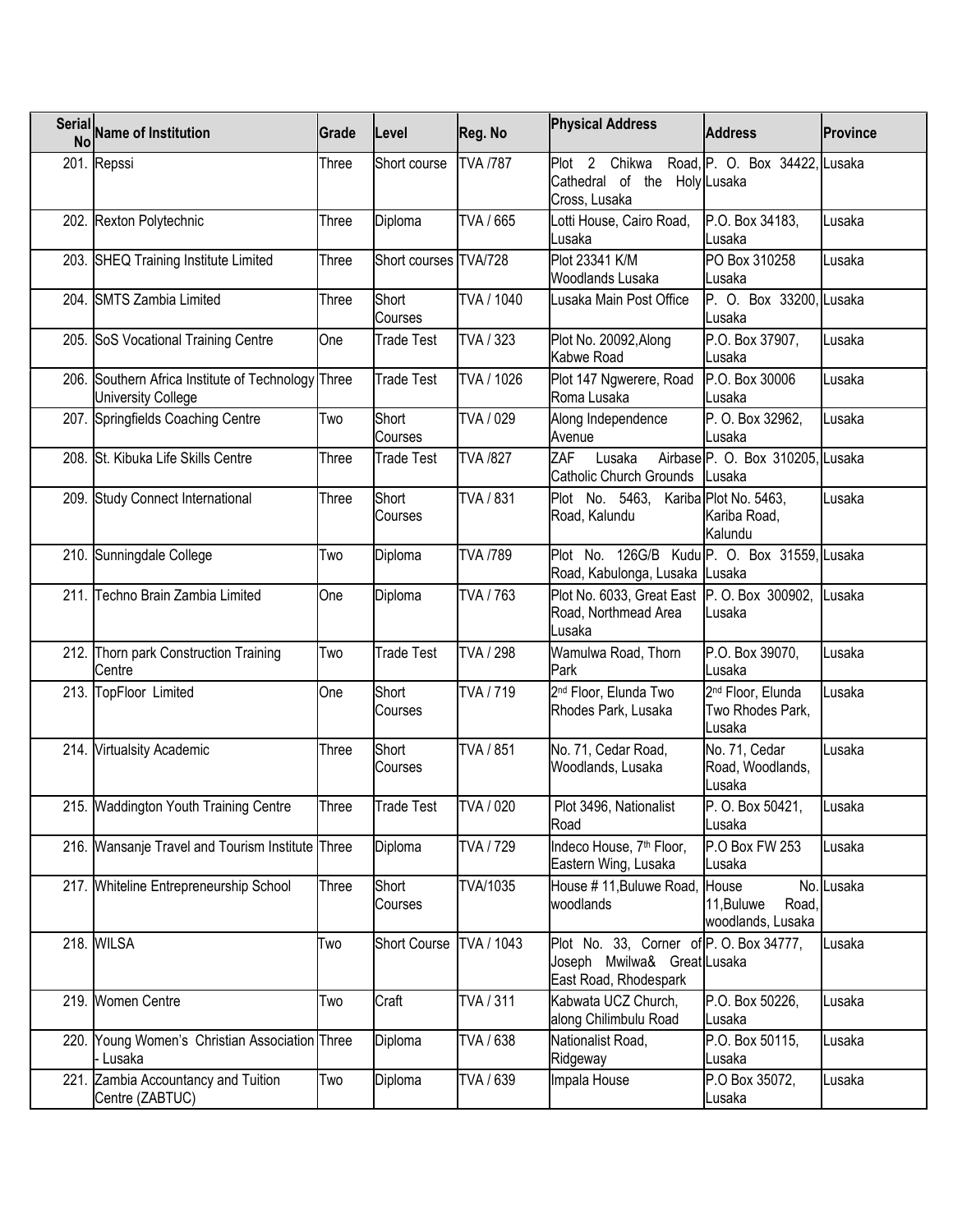| <b>Serial</b><br><b>No</b> | <b>Name of Institution</b>                                                                                             | Grade | Level             | Reg. No          | <b>Physical Address</b>                                                                    | <b>Address</b>                                      | <b>Province</b> |
|----------------------------|------------------------------------------------------------------------------------------------------------------------|-------|-------------------|------------------|--------------------------------------------------------------------------------------------|-----------------------------------------------------|-----------------|
|                            | 222. Zambia Air Service Training Institute                                                                             | Two   | Diploma           | TVA / 015        | Lusaka International<br>Airport                                                            | P.O. Box 310198,<br>Lusaka                          | Lusaka          |
|                            | 223. Zambia Business Management and<br><b>Accountancy Training Centre</b><br>(ZABMAC)                                  | Two   | Diploma           | TVA / 019        | Along Freedom Way                                                                          | P.O. Box FW 171,<br>Lusaka                          | Lusaka          |
|                            | 224. Zambia Chamber of Small and<br><b>Medium Business Association</b><br>(ZCSMBA)                                     | Two   | Short<br>Courses  | TVA / 432        | Stanchart Building, Show<br>grounds                                                        | P.O. Box 32932,<br>Lusaka                           | Lusaka          |
|                            | 225. Zambia College of the Built<br>Environment                                                                        | Three | Diploma           | <b>TVA/730</b>   | Ten Miles, Off Mungule<br>Road, Chibombo                                                   | Post Net Box 87, P<br>Bag E610,<br>Downtown, Lusaka | Lusaka          |
|                            | 226. Zambia College of Pensions and<br><b>Insurance Trust former Zambia</b><br><b>Insurance Business College Trust</b> | Two   | Diploma           | TVA / 125        | <b>Next Barclays Sports</b><br>Complex                                                     | P.O. Box 30353,<br>Lusaka                           | Lusaka          |
|                            | 227. Zambia National Association of the<br>Deaf (ZNAD)                                                                 | Three | Short<br>Courses  | TVA / 1063       | Plot No. 10437, Crescent<br>Chinika South Area,<br>Lusaka                                  | P. O. Box 35821,<br>Lusaka                          | Lusaka          |
|                            | 228. Zambia National Library for the Blind<br><b>Computer Training Centre</b>                                          | Three | Certificate       | <b>TVA / 428</b> | Plot 4225 Chulumbulu<br>Road Chilenje                                                      | P.O. Box 35583,<br>Lusaka                           | Lusaka          |
|                            | 229. Zambia Institute of Advanced Legal<br>Education(ZIALE)                                                            | Two   | Certificate       | TVA / 1044       | Stand No. 36983, Andrew P. O. Box 30690,<br>Mwenya<br>Rhodespark(near<br>the<br>Cathedral) | Road, Lusaka                                        | Lusaka          |
|                            | 230. Zambia Institute for Capacity Building                                                                            | Three | Diploma           | TVA / 839        | 4 <sup>th</sup> Floor, Anchor House, P.O Box 51307,<br>Cairo.                              | Lusaka                                              | Lusaka          |
|                            | 231. Zambia Institute of Mass<br><b>Communication Trust</b><br>ZAMCOM)                                                 | Two   | Diploma           | <b>TVA / 241</b> | Plot No.3529 Government P.O. Box 50386,<br>Road.                                           | Lusaka                                              | Lusaka          |
|                            | 232. Zambia Institute of Management -<br>Chilanga                                                                      | Three | Diploma           | <b>TVA / 137</b> | Mimosa Road                                                                                | P.O. Box 31735,<br>Lusaka                           | Lusaka          |
|                            | 233. Zambia Institute of Management -<br>Emmasdale                                                                     | Three | Diploma           | TVA / 140        | Emmasdale                                                                                  | P.O. Box 31735,<br>Lusaka                           | Lusaka          |
|                            | 234. Zambia Revenue Authority Training<br>Centre                                                                       | Two   | Short<br>Courses  | <b>TVA/741</b>   | Chelstone Green area<br>Off-Great East Road                                                | P. O. Box 35710,<br>Lusaka                          | Lusaka          |
|                            | 235. ZAMTEL Training Centre                                                                                            | One   | Short<br>Courses  | <b>TVA/776</b>   | Off-Kaleya Street,<br>Kalundu                                                              | P. O. Box 37000,<br>Lusaka                          | Lusaka          |
|                            | 236. Cifwani skills Training Centre                                                                                    | Three | Trade Test        | TVA / 640        | Town Centre, Kasama                                                                        | P.O. Box 410900,<br>Kasama                          | <b>Northern</b> |
|                            | 237. Kaputa Skills Training Centre                                                                                     | Three | <b>Trade Test</b> | TVA / 833        | Kaputa                                                                                     | P.O. Box Kaputa,<br>Kaputa                          | Northern        |
|                            | 238. Kasama Institute of Business and<br><b>Engineering Studies (Kibes)</b>                                            | Three | Trade Test        | TVA / 379        | Jazz Compound,<br>Kasama                                                                   | P.O.Box 410109,<br>Kasama                           | Northern        |
|                            | 239. Kasama Skills Training Centre                                                                                     | Three | Craft             | TVA / 075        | Ituna Area                                                                                 | P.O. Box 410322,<br>Kasama                          | Northern        |
| 240.                       | _uwingu Youth Resource Centre                                                                                          | Three | Trade Test        | <b>TVA/378</b>   | Luwingu Location Area                                                                      | P.O. Box<br>460001, Luwingu                         | Northern        |
| 241.                       | ukashya Trades Training Institute                                                                                      | Two   | Diploma           | TVA / 076        | Along Kasama - Mungwi<br>Road                                                              | P/ Bag Lukashya,<br>Kasama                          | Northern        |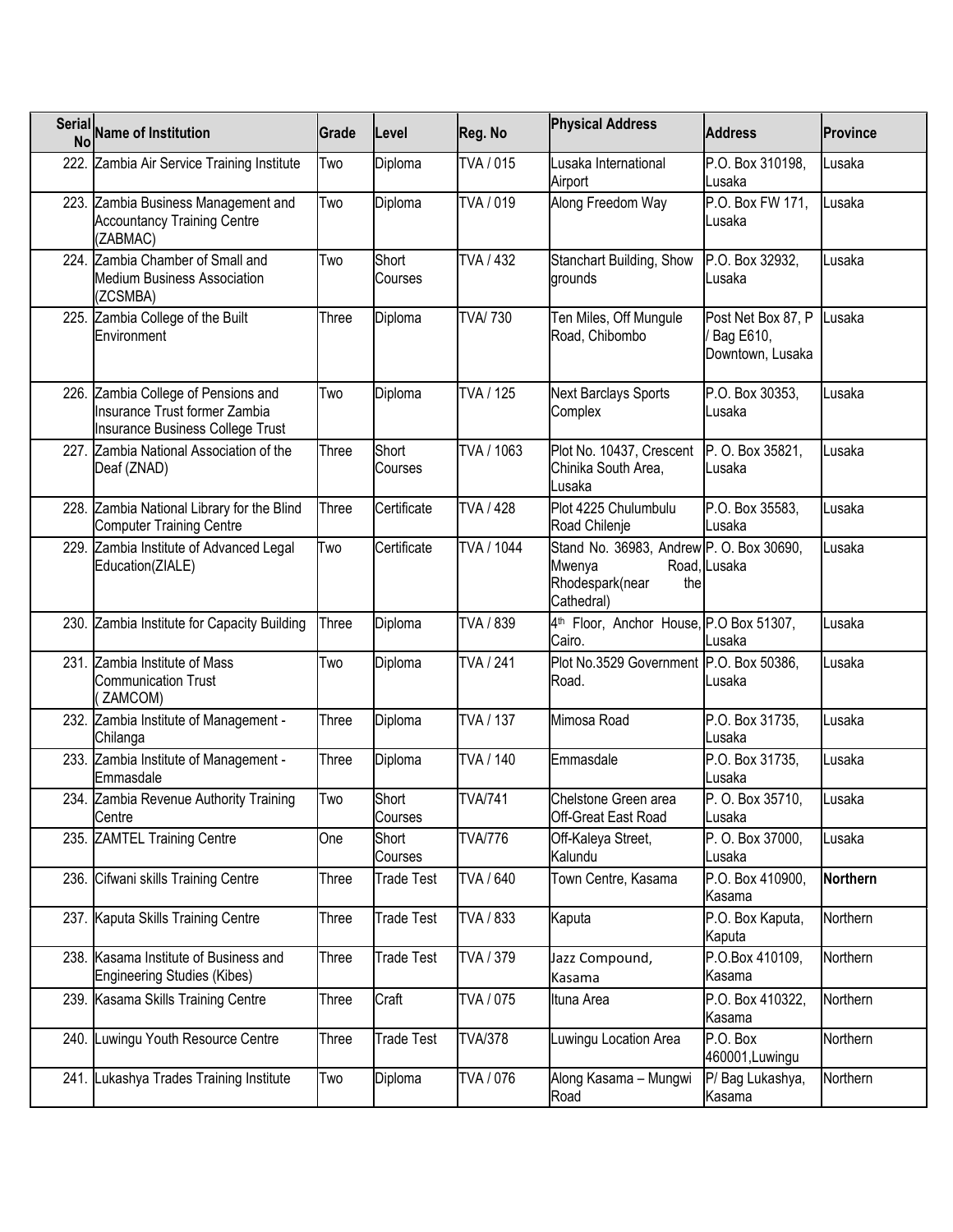|      | Serial Name of Institution                                     | Grade | _evel                  | Reg. No        | <b>Physical Address</b>                                            | <b>Address</b>                                                                                              | <b>Province</b>          |
|------|----------------------------------------------------------------|-------|------------------------|----------------|--------------------------------------------------------------------|-------------------------------------------------------------------------------------------------------------|--------------------------|
|      | 242. Milima Central Correctional Facility                      | Three | <b>Trade Test</b>      | TVA / 840      | 8Km Along Mbala Road                                               | P.O Box 410010<br>Kasama                                                                                    | Northern                 |
|      | 243. Mwange Youth Resettlement and<br><b>Training Centre</b>   | Three | Trade Test             | TVA / 1058     | Along<br>Mporokoso Road                                            | Kawambwa/ PO Box 470203<br>Mporokoso                                                                        | Northern                 |
|      | 244. Salesian Sisters Valponasca Learning<br>Farm              | Two   | Level 3<br>Certificate | TVA / 1071     | Off Mansa-Kasama Road                                              | P.O Box 460014,<br>Luwingu                                                                                  | Northern                 |
|      | 245. Chinsali Youth Resource Centre                            | Three | Trade Test             | TVA / 266      | Town Centre, Chinsali                                              | P.O. Box 480204,<br>Chinsali                                                                                | <b>Muchinga</b>          |
|      | 246. Kolelawaka Training Centre                                | Three | Trade Test             | TVA / 690      | Chiwanda Village, Chief<br>Kafwimbi, Isoka                         | P.O. Box 440109, Muchinga<br>Isoka                                                                          |                          |
|      | 247. Mpika Youth Resource Centre                               | Three | Trade Test             | TVA / 265      | Centre of the Boma                                                 | P.O. Box 45012,<br>Mpika                                                                                    | Muchinga                 |
| 248. | <b>Tazara Training Centre</b>                                  | Three | Craft                  | TVA / 150      | Near Tazara Station                                                | P.O. Box T131,<br>Mpika                                                                                     | Muchinga                 |
| 249. | First Quantum Minerals Mechanical<br><b>Training Centre</b>    | Two   | Trade Test             | TVA / 734      | Kansanshi Mining Site,<br>Mining Division, Solwezi                 | P. O. Box 110286.<br>Solwezi                                                                                | North-Western            |
|      | 250. Kalumbila TwikenuMana Technical<br><b>Training Centre</b> | One   | <b>Trade Test</b>      | TVA / 1027     | Kalumbila Mine, Kalumbila Kalumbila                                | Resources Limited,<br>P. O. Box 230022,<br>Ndola                                                            | Mineral North Western    |
|      | 251. Kansanshi Training and Development One<br>Centre          |       | Craft                  | TVA / 740      | Kansanshi Mine<br>Solwezi                                          | P.O.<br>110385, Solwezi                                                                                     | <b>Box North Western</b> |
|      | 252. KwashaMukwenu Vocational Training Three<br>Centre         |       | <b>Trade Test</b>      | TVA / 829      | Plot<br>No.<br>1845,<br>Chingola<br>Weighbridge<br>Solwezi, Zambia | Off Plot No. 1845, Off North-Western<br>Road, Chingola<br>Road,<br>Area Weighbridge Area<br>Solwezi, Zambia |                          |
|      | 253. Lumwana Mining Company Training<br>School                 | Two   | Craft                  | TVA / 684      | Lumwana Mine, Along<br>Mwinilunga Road, Solwezi Solwezi            | P. 0. Box 110199,                                                                                           | North -Western           |
|      | 254. Manyinga Youth Skills Training Centre Three               |       | <b>Trade Test</b>      | TVA / 374      | Along M8 Mufumbwe                                                  | P.O. Box 34,<br>Manyinga                                                                                    | North -Western           |
|      | 255. Mufumbwe Youth Resource Centre                            | Three | <b>Trade Test</b>      | TVA / 036      | Mufumbwe District<br><b>Industrial Area</b>                        | P.O. Box 130024,<br>Mufumbwe                                                                                | North-Western            |
|      | 256. Mwinilunga Trades Training Institute                      | Two   | Craft                  | TVA / 173      | 12km away from<br>MwinilungaBoma                                   | P.O. Box 160049,<br>Mwinilunga                                                                              | North-Western            |
|      | 257. Mwinilunga Youth Resource Centre                          | Three | Trade Test             | TVA /1034      | Kanongesha Village,<br>Mwinilunga                                  | P.O. Box 160012<br>Mwinilunga                                                                               | North-Western            |
|      | 258. Solwezi Skills Training Institute                         | Three | Trade Test             | TVA / 304      | Along Tumviananai Road                                             | P.O. Box 110276,<br>Solwezi                                                                                 | North-Western            |
| 259. | Solwezi Trades Training Institute                              | Three | Craft                  | TVA / 144      | Plot 1229, Independence<br>Road, Solwezi                           | P.O. Box 110293,<br>Solwezi                                                                                 | North-Western            |
|      | 260. Zambezi Youth Resource Centre                             | Three | Trade Test             | TVA / 375      | Opposite Zesco Power<br>House, Zambezi                             | P O Box 150098, North-Western<br>Zambezi                                                                    |                          |
|      | 261. Bedrock Africa                                            | One   | Short<br>Courses       | <b>TVA/777</b> | Masuku Lodge, Choma                                                | P. O. Box 50240,<br>Lusaka                                                                                  | <b>Southern</b>          |
|      | 262. Chikankata High School Computer<br><b>Training Centre</b> | One   | Short<br>Courses       | TVA / 251      | Chikankata High School                                             | P.O. Box<br>51, Mazabuka                                                                                    | Southern                 |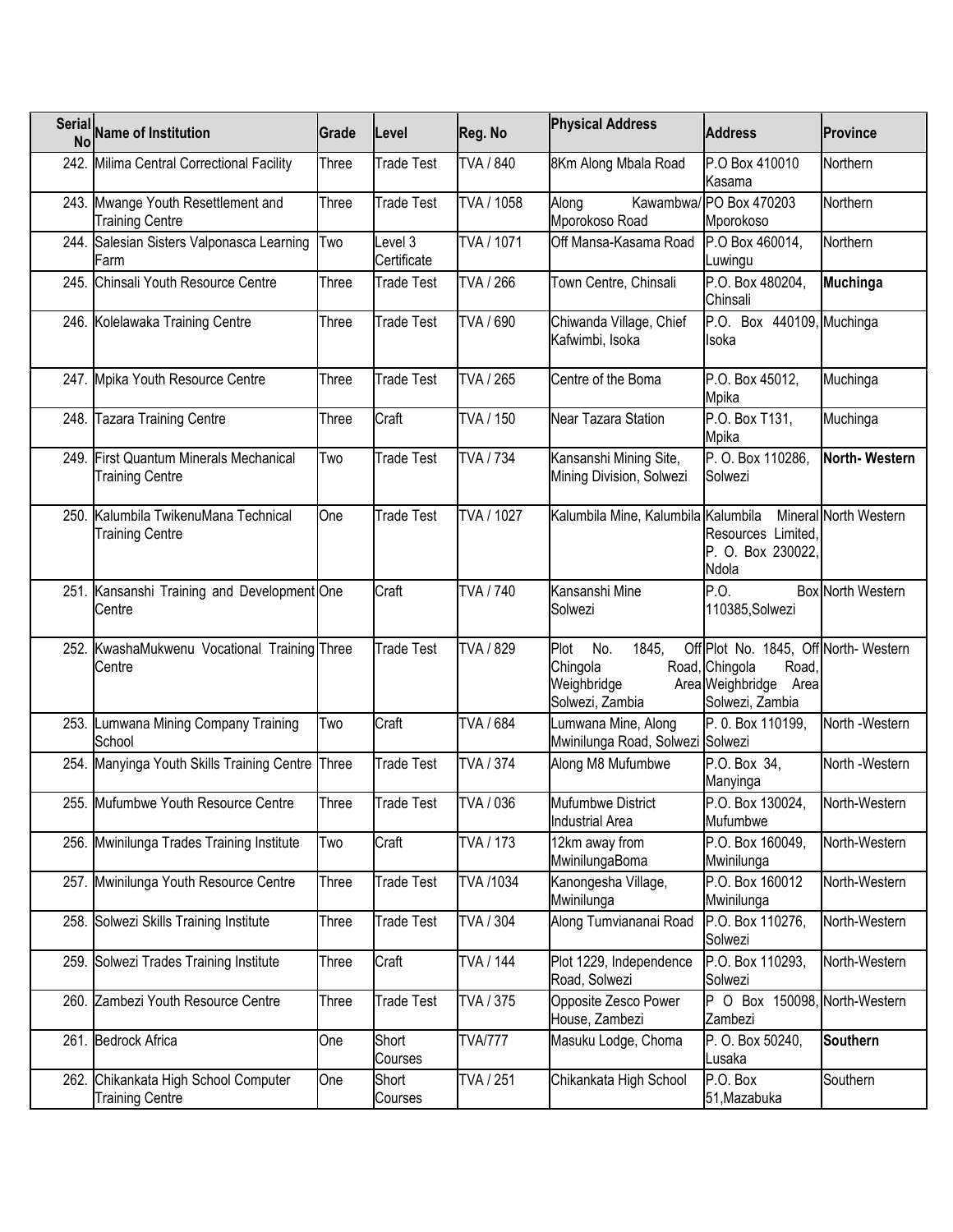| <b>Serial</b><br><b>No</b> | Name of Institution                                                  | Grade | Level             | Reg. No         | <b>Physical Address</b>                                                                            | <b>Address</b>                 | <b>Province</b> |
|----------------------------|----------------------------------------------------------------------|-------|-------------------|-----------------|----------------------------------------------------------------------------------------------------|--------------------------------|-----------------|
| 263.                       | Chrismeyas Competence Based<br><b>Modular Training Institute</b>     | Three | Craft             | <b>TVA/350</b>  | Plot No. 3 Lubwa Crescent P.O. Box 61232,<br>Gama Chulu, Livingstone Livingstone                   |                                | Southern        |
|                            | 264. Chodort Training Centre                                         | Two   | <b>Trade Test</b> | <b>TVA/188</b>  | <b>UCZ St Stephens Church</b><br>Grounds,<br>Plot No 395, Kapondo<br>Street, Mochipapa.            | P.O. Box 630451.<br>Choma      | Southern        |
|                            | 265. Choma Trades Training Institute                                 | Two   | Craft             | TVA / 169       | Choma                                                                                              | P.O. Box 630001,<br>Choma      | Southern        |
| 266.                       | <b>Flavio Computer Training Institute</b>                            | Three | Short<br>Courses  | TVA / 453       | Plot 462 along Livingstone P.O. Box 670224,<br>Road, Catholic Church<br>Grounds.                   | Mazabuka                       | Southern        |
| 267.                       | Kasiya Business and Secretarial<br>College                           | Two   | Craft             | TVA / 017       | 11km off Mampanza Road P.O. Box 640060,<br>West of Pemba.                                          | Pemba                          | Southern        |
|                            | 268. Katombora Skills Training Centre                                | Three | Trade test        | TVA / 642       | Along Livingstone -<br>Sesheke Road,<br>Kazungula                                                  | P.O. Box 60017,<br>Livingstone | Southern        |
| 269.                       | ivingstone Institute for Business and<br>Engineering Studies (LIBES) | Two   | Diploma           | TVA / 160       | 5km from Town Nakatindi<br>Road, Dambwa                                                            | P.O. Box D27.<br>Livingstone   | Southern        |
| 270.                       | Livingstone Skills Training Centre                                   | Three | Trade Test        | TVA / 828       | Livingstone Central                                                                                | P. O. Box 60026<br>Livingstone | Southern        |
| 271. II                    | Luumuno Training Centre                                              | Three | <b>Trade Test</b> | TVA / 644       | Nakatindi Road, Dambwa                                                                             | P.O. Box 60809,<br>Livingstone | Southern        |
|                            | 272. Maamba Collieries Training Centre                               | Two   | Craft             | TVA / 187       | Maamba Collieries<br>Premises                                                                      | P.O. Box 99,<br>Maamba         | Southern        |
|                            | 273. Mazabuka Skills Training Centre                                 | Three | <b>Trade Test</b> | TVA / 340       | Kapufi Compound behind<br><b>Assumption Catholic</b><br>Church                                     | P.O. Box 670641,<br>Mazabuka   | Southern        |
| 274.                       | Mazabuka Youth Project                                               | Three | <b>Trade Test</b> | TVA / 047       | Opposite the main market P.O. Box 670071,                                                          | Mazabuka                       | Southern        |
| 275.                       | Mbabala Youth Resource Centre                                        | Three | <b>Trade Test</b> | TVA / 090       | Along Namwala Road                                                                                 | P.O. Box 630574,<br>Choma      | Southern        |
| 276.                       | Monze Community Development Staff Two<br><b>Training College</b>     |       | Diploma           | <b>TVA/711</b>  | Off Chivuna Road, Monze                                                                            | P.O. Box 660078,<br>Monze      | Southern        |
|                            | 277. Monze Youth Project                                             | Two   | <b>Trade Test</b> | <b>TVA /154</b> | Monze Catholic Church<br>Grounds Along Presidents Monze<br><b>Street</b>                           | P.O. Box 50106,                | Southern        |
|                            | 278. Mukwela Youth Resource Centre                                   | Three | Trade Test        | TVA / 196       | No.3901 Mukwela Farm<br><b>Block</b>                                                               | P.O. Box 620231<br>Kalomo      | Southern        |
|                            | 279. Nakambala Training School                                       | Three | Trade Test        | TVA / 194       | Plot No 465 Great North<br>Road South of Mazabuka                                                  | P.O. Box 670245,<br>Mazabuka   | Southern        |
|                            | 280. Popota Agriculture College                                      | Three | Certificate       | TVA / 1028      | Farm no.1623,<br>Popotaarea, Macha Road, Choma<br>Choma                                            | P.O Box, 630153, Southern      |                 |
|                            | 281. Sino-Hydro Training Institute                                   | Two   | Craft             | TVA / 1046      | Sino-Hydro Camp, 300KM Sino-Hydro Camp,<br>off Kafue- Chirundu Road, 300KM off Kafue-<br>Namalundu | Chirundu Road,                 | Southern        |
|                            | 282. St Mary's Computer Centre                                       | Three | Short<br>Courses  | TVA / 645       | St Mary's Parish Church<br>Grounds                                                                 | P.O. Box 630218,<br>Choma      | Southern        |